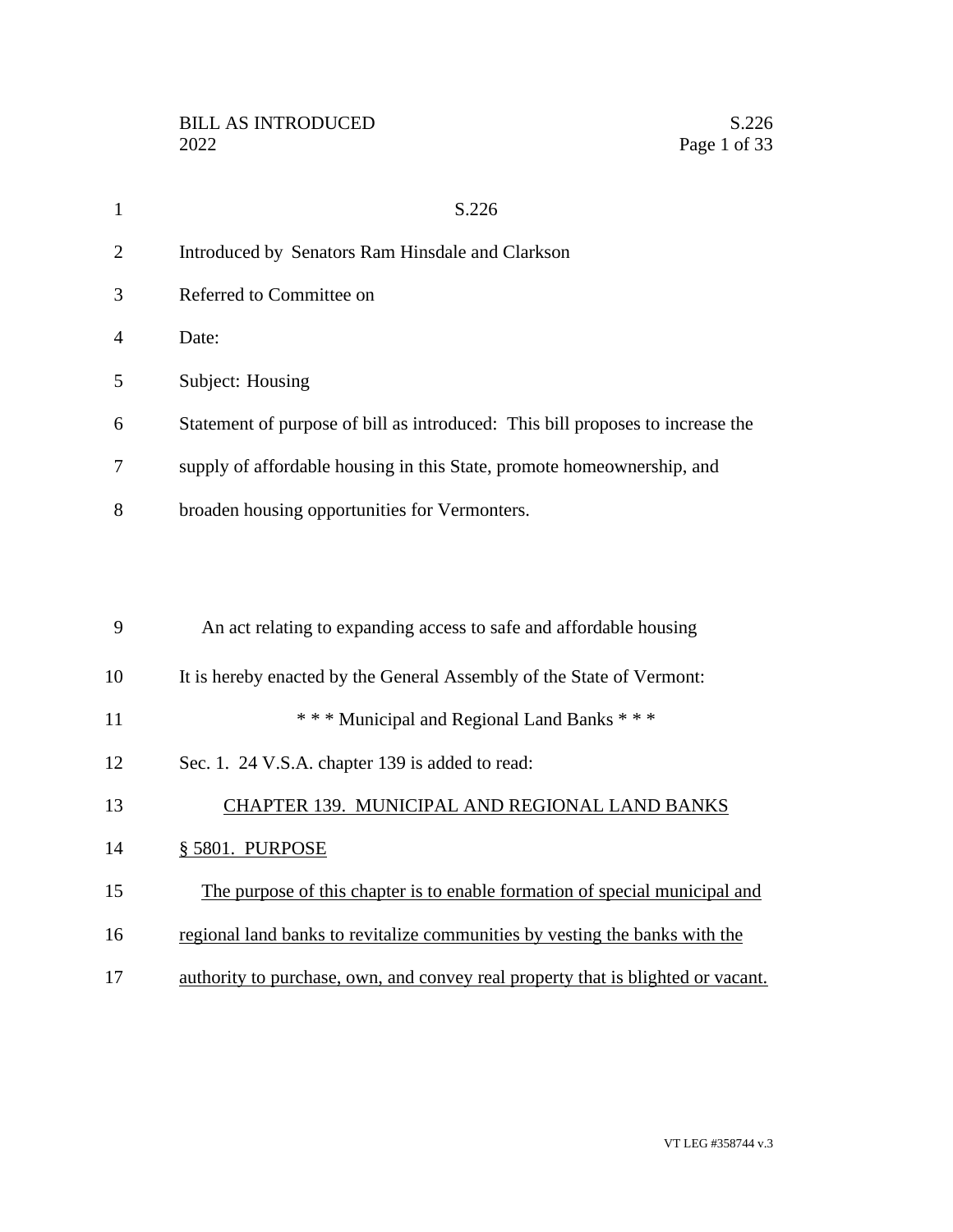| $\mathbf{1}$   | § 5802. ESTABLISHMENT; AUTHORITY                                               |
|----------------|--------------------------------------------------------------------------------|
| $\overline{2}$ | (a) The legislative bodies of one or more municipalities may apply for         |
| 3              | approval from the Agency of Commerce and Community Development to              |
| $\overline{4}$ | establish a municipal or regional land bank.                                   |
| 5              | $(b)(1)$ The application to the Agency shall describe the types of property to |
| 6              | be acquired; the plan for financing its acquisition; the anticipated economic  |
| 7              | benefits; the source of revenues for any loan, bond, or lease payments; and    |
| 8              | plans for retention and disbursement of excess revenues, if any.               |
| 9              | (2) The application also shall clearly state that the proposed land bank       |
| 10             | shall not have authority to levy taxes upon the grand list and may not levy    |
| 11             | service charges or fees upon any underlying municipality except for services   |
| 12             | used by such municipality, its own officers, and employees in the operation of |
| 13             | municipal functions.                                                           |
| 14             | (3) The Agency shall approve the application if it determines the              |
| 15             | proposal complies with this chapter and will promote the public good.          |
| 16             | (c) Upon approval of the Agency, a land bank shall have the authority:         |
| 17             | (1) to acquire, own, and lease, sell, or transfer blighted property located    |
| 18             | within a member municipality;                                                  |
| 19             | (2) pursuant to an invitation from a member municipality, to submit an         |
| 20             | exclusive bid on the purchase or acquisition of blighted property prior to the |
| 21             | commencement of a municipal condemnation or foreclosure action;                |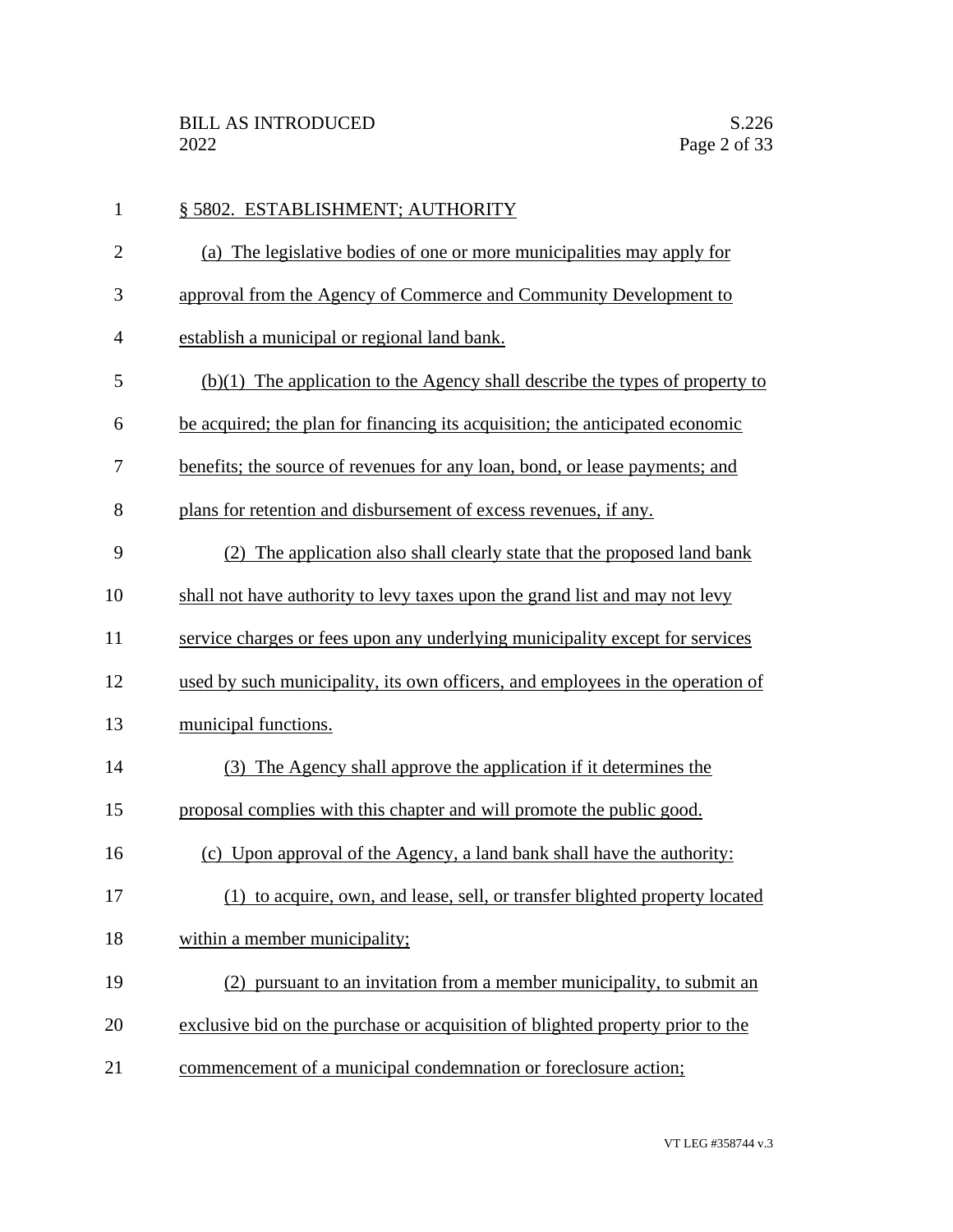| $\mathbf{1}$   | (3) to resolve title, lien, or related issues; and                                |
|----------------|-----------------------------------------------------------------------------------|
| $\overline{2}$ | (4) notwithstanding any provision of law to the contrary, to hold and             |
| 3              | transfer blighted property and make improvements free of State and municipal      |
| $\overline{4}$ | tax.                                                                              |
| 5              | § 5803. GOVERNING BOARD; COMPOSITION; MEETINGS; REPORT                            |
| 6              | (a) Governing board. The legislative power and authority of a land bank           |
| 7              | and the administration and the general supervision of all fiscal, prudential, and |
| 8              | governmental affairs of a land bank shall be vested in a governing board,         |
| 9              | except as otherwise specifically provided in this chapter.                        |
| 10             | (b) Composition. The governing board of the land bank shall consist of            |
| 11             | members appointed in equal numbers by the legislative bodies of the               |
| 12             | underlying municipalities and shall include diverse representation from the       |
| 13             | public and private sectors.                                                       |
| 14             | § 5804. AUDIT                                                                     |
| 15             | Once the land bank becomes operational, the board shall cause an audit of         |
| 16             | the financial condition of the land bank to be performed annually by an           |
| 17             | independent professional accounting firm. The results of the audit shall be       |
| 18             | provided to the governing board and to the legislative bodies of the              |
| 19             | municipalities in which the land bank is located.                                 |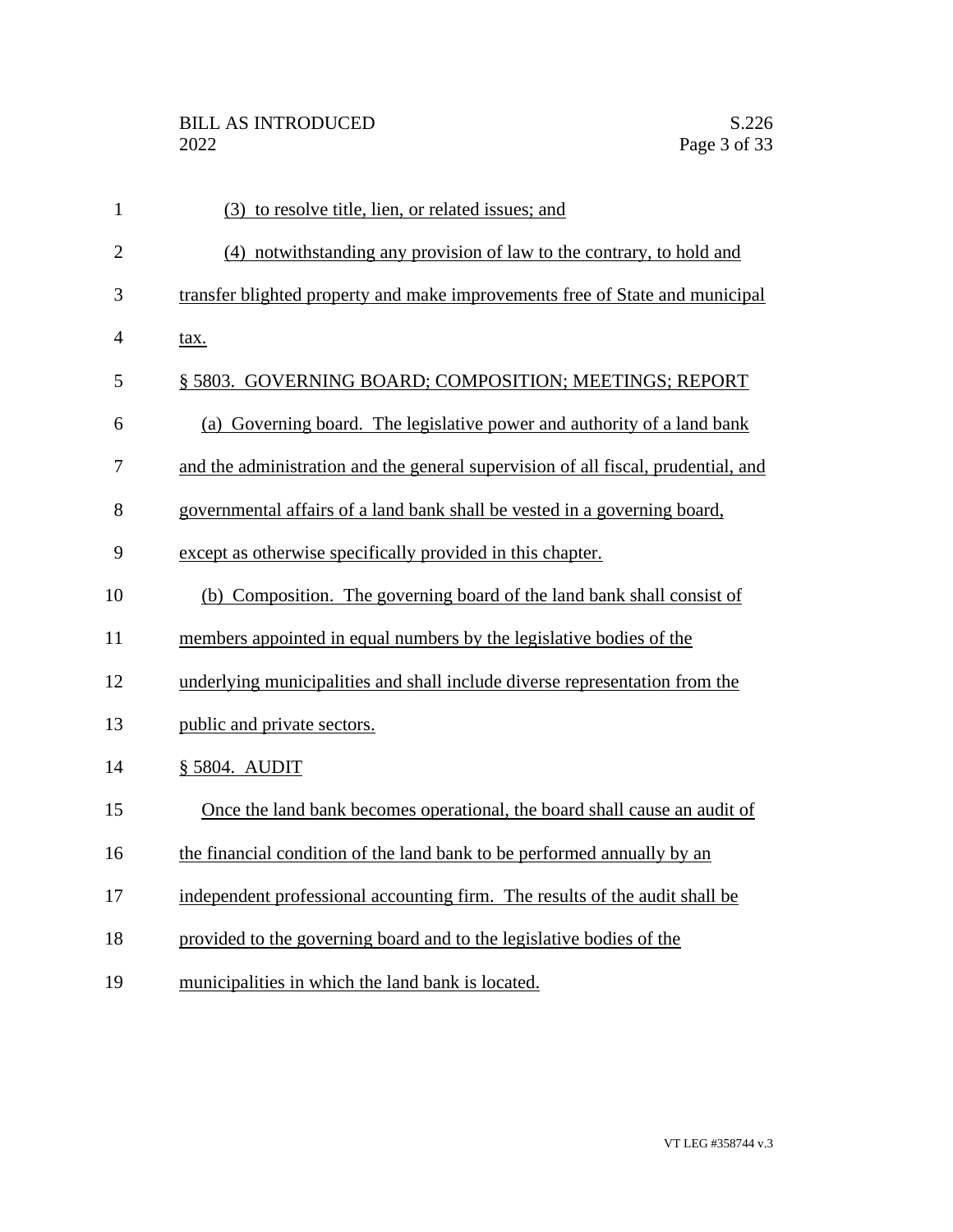| $\mathbf{1}$   | § 5805. DISSOLUTION                                                                 |
|----------------|-------------------------------------------------------------------------------------|
| $\overline{2}$ | (a) If the board by resolution approved by a two-thirds' vote determines            |
| 3              | that it is in the best interests of the public, the land bank members, and the land |
| 4              | bank that such land bank be dissolved, and if the land bank then has no             |
| 5              | outstanding obligations under pledges of land bank assets or revenue, long-         |
| 6              | term contracts, or contracts subject to annual appropriation, or will have no       |
| 7              | such debt or obligation upon completion of the plan of dissolution, it shall        |
| 8              | adopt a plan of dissolution.                                                        |
| 9              | (b) The plan of dissolution shall:                                                  |
| 10             | (1) identify and value all unencumbered assets;                                     |
| 11             | (2) identify and value all encumbered assets;                                       |
| 12             | (3) identify all creditors and the nature or amount of all liabilities and          |
| 13             | obligations;                                                                        |
| 14             | (4) identify all obligations under long-term contracts and contracts                |
| 15             | subject to annual appropriation;                                                    |
| 16             | (5) specify the means by which assets of the land bank shall be                     |
| 17             | liquidated and all liabilities and obligations paid and discharged, or adequate     |
| 18             | provision made for the satisfaction of them;                                        |
| 19             | (6) specify the means by which any assets remaining after discharge of              |
|                |                                                                                     |

20 all liabilities shall be liquidated if necessary; and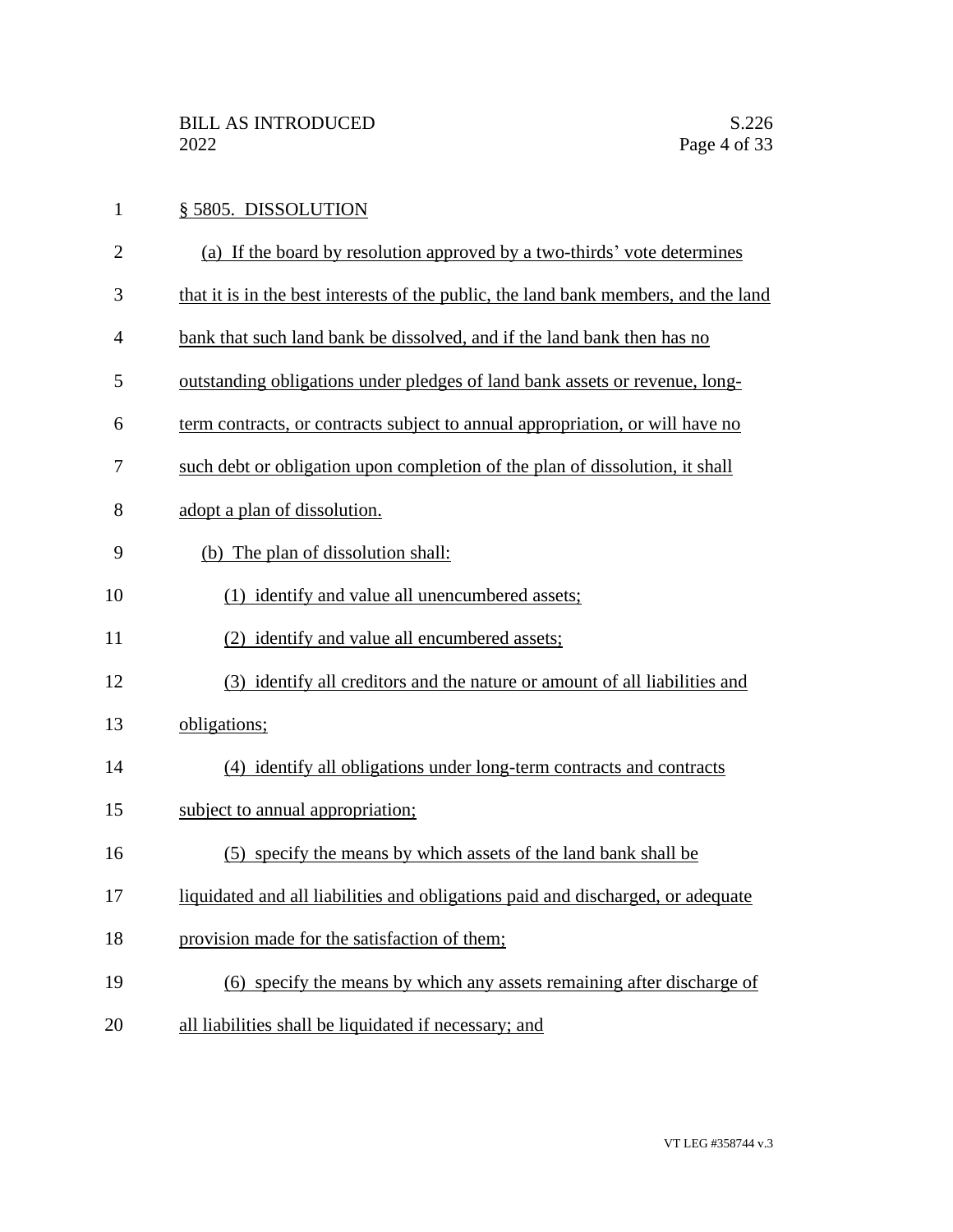# BILL AS INTRODUCED<br>2022 Page 5 of 33

| $\mathbf{1}$   | (7) specify that any assets remaining after payment of all liabilities shall    |
|----------------|---------------------------------------------------------------------------------|
| $\overline{2}$ | be apportioned and distributed among the land bank member municipalities        |
| 3              | according to a formula based upon population.                                   |
| $\overline{4}$ | *** Housing; Permit Reform ***                                                  |
| 5              | Sec. 2. 24 V.S.A. § 2793e is amended to read:                                   |
| 6              | § 2793e. NEIGHBORHOOD PLANNING AREAS; DESIGNATION OF                            |
| 7              | NEIGHBORHOOD DEVELOPMENT AREAS                                                  |
| 8              | (a) Purpose. This section is intended to encourage a municipality to plan       |
| 9              | for new and infill housing in the area including and immediately encircling its |
| 10             | designated downtown, village center, new town center, or within its designated  |
| 11             | growth center in order to provide needed housing and to further support the     |
| 12             | commercial establishments in the designated center. To support this goal, this  |
| 13             | section sets out a two-component process.                                       |
| 14             | * * *                                                                           |
| 15             | (b) Definitions.                                                                |
| 16             | (1) "Neighborhood planning area" means an automatically delineated              |
| 17             | area including and encircling a downtown, village center, or new town center    |
| 18             | designated under this chapter or within a growth center designated under this   |
| 19             | chapter. A neighborhood planning area is used for the purpose of identifying    |
| 20             | locations suitable for new and infill housing that will support a development   |
| 21             | pattern that is compact, oriented to pedestrians, and consistent with smart     |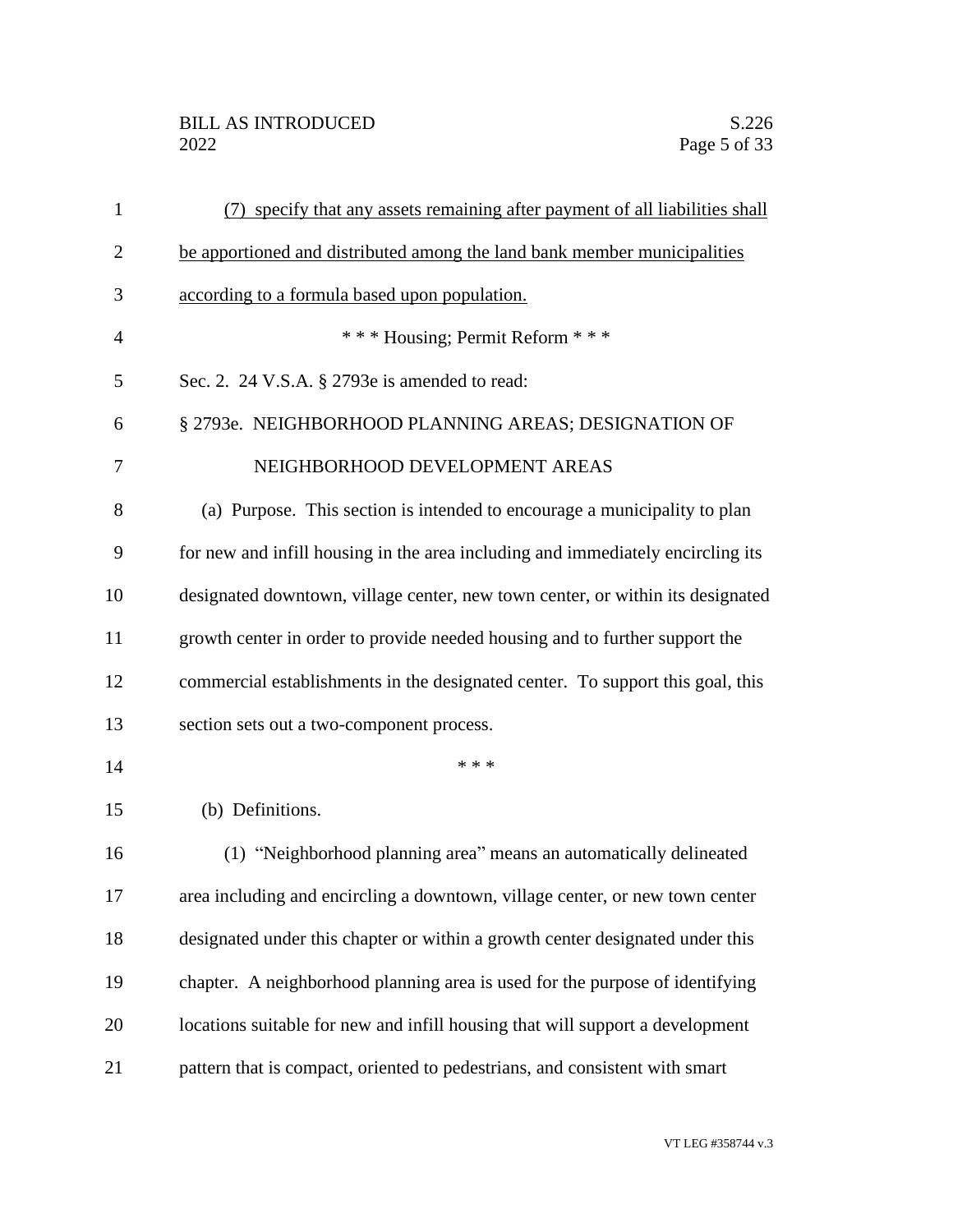| $\mathbf{1}$   | growth principles. To ensure a compact settlement pattern, the outer boundary    |
|----------------|----------------------------------------------------------------------------------|
| $\overline{2}$ | of a neighborhood planning area shall be located entirely within the boundaries  |
| 3              | of the applicant municipality, unless a joint application is submitted by more   |
| $\overline{4}$ | than one municipality, and shall be determined:                                  |
| 5              | (A) for a municipality with a designated downtown, by measuring out              |
| 6              | one half three-quarters of a mile from each point around the entire perimeter of |
| 7              | the designated downtown boundary;                                                |
| 8              | (B) for a municipality with one or more designated village centers, by           |
| 9              | measuring out one-quarter one-half mile from each point around the entire        |
| 10             | perimeter of the designated village center boundary;                             |
| 11             | (C) for a municipality with a designated new town center, by measuring           |
| 12             | out one-quarter one-half mile from each point around the entire perimeter of     |
| 13             | the designated new town center boundary; and                                     |
| 14             | (D) for a municipality with a designated growth center, as the same              |
| 15             | boundary as the designated growth center boundary.                               |
| 16             | * * *                                                                            |
| 17             | (c) Application for designation of a neighborhood development area. The          |
| 18             | State Board shall approve a neighborhood development area if the application     |
| 19             | demonstrates and includes all of the following elements:                         |
| 20             | * * *                                                                            |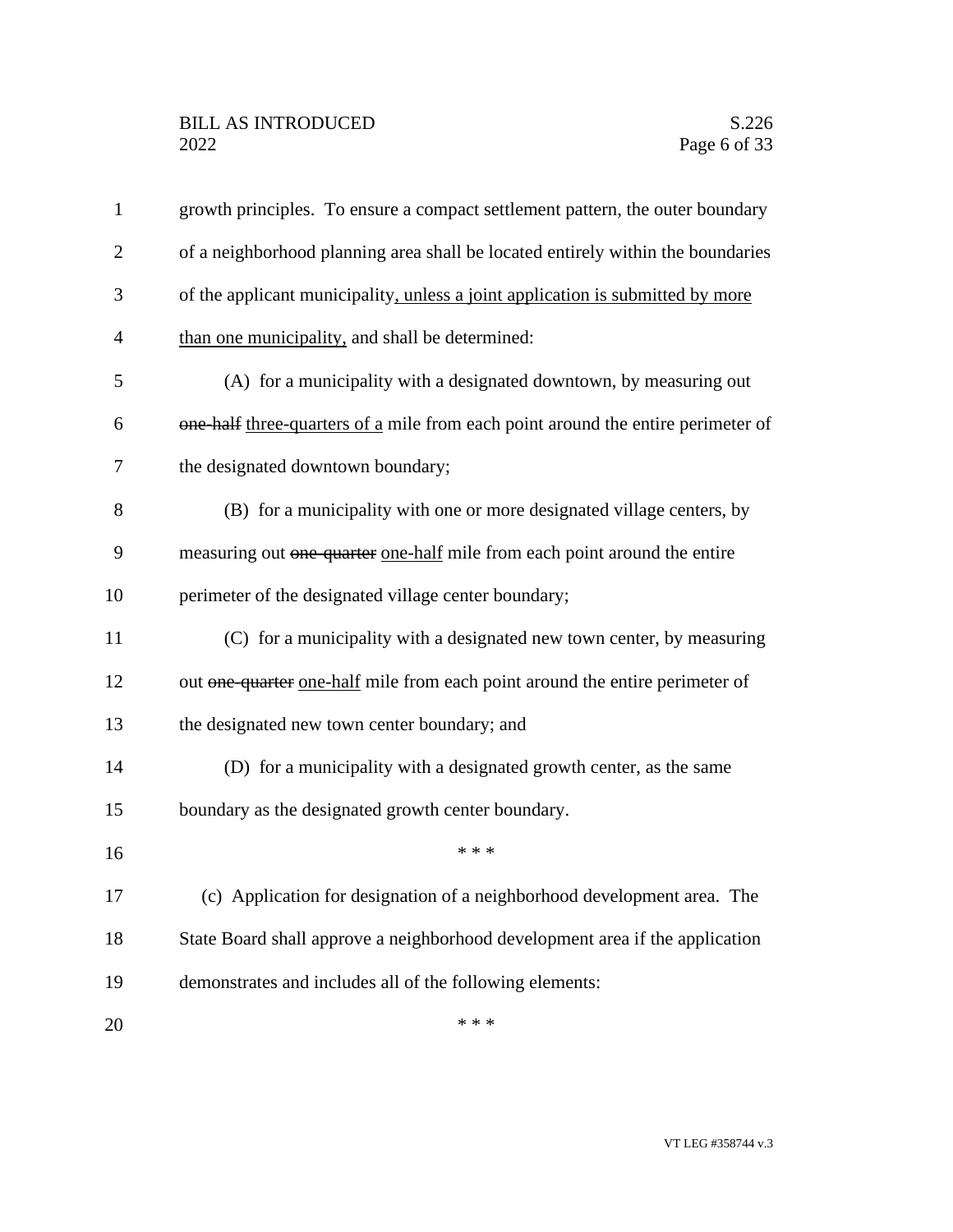# BILL AS INTRODUCED<br>2022 Page 7 of 33

| $\mathbf{1}$   | (5) The proposed neighborhood development area consists of those                |
|----------------|---------------------------------------------------------------------------------|
| $\overline{2}$ | portions of the neighborhood planning area that are appropriate for new and     |
| 3              | infill housing, excluding identified undeveloped flood hazard and fluvial       |
| $\overline{4}$ | erosion areas. In determining what areas are most suitable for new and infill   |
| 5              | housing, the municipality shall balance local goals for future land use, the    |
| 6              | availability of land for housing within the neighborhood planning area, and the |
| 7              | smart growth principles. Based on those considerations, the municipality shall  |
| 8              | select an area for neighborhood development area designation that:              |
| 9              | (A) Avoids or that minimizes to the extent feasible the inclusion of            |
| 10             | "important natural resources" as defined in subdivision 2791(14) of this title. |
| 11             | If an "important natural resource" is included within a proposed neighborhood   |
| 12             | development area, the applicant shall identify the resource, explain why the    |
| 13             | resource was included, describe any anticipated disturbance to such resource,   |
| 14             | and describe why the disturbance cannot be avoided or minimized. If the         |
| 15             | neighborhood planning area includes floodplains or river corridors, the local   |
| 16             | bylaws shall contain provisions to ensure that any development is elevated or   |
| 17             | flood proofed at least two feet above Base Flood Elevation or otherwise         |
| 18             | reasonably safe from flooding.                                                  |
| 19             | * * *                                                                           |
| 20             | (6) The neighborhood development area is served by at least one of the          |
| 21             | following:                                                                      |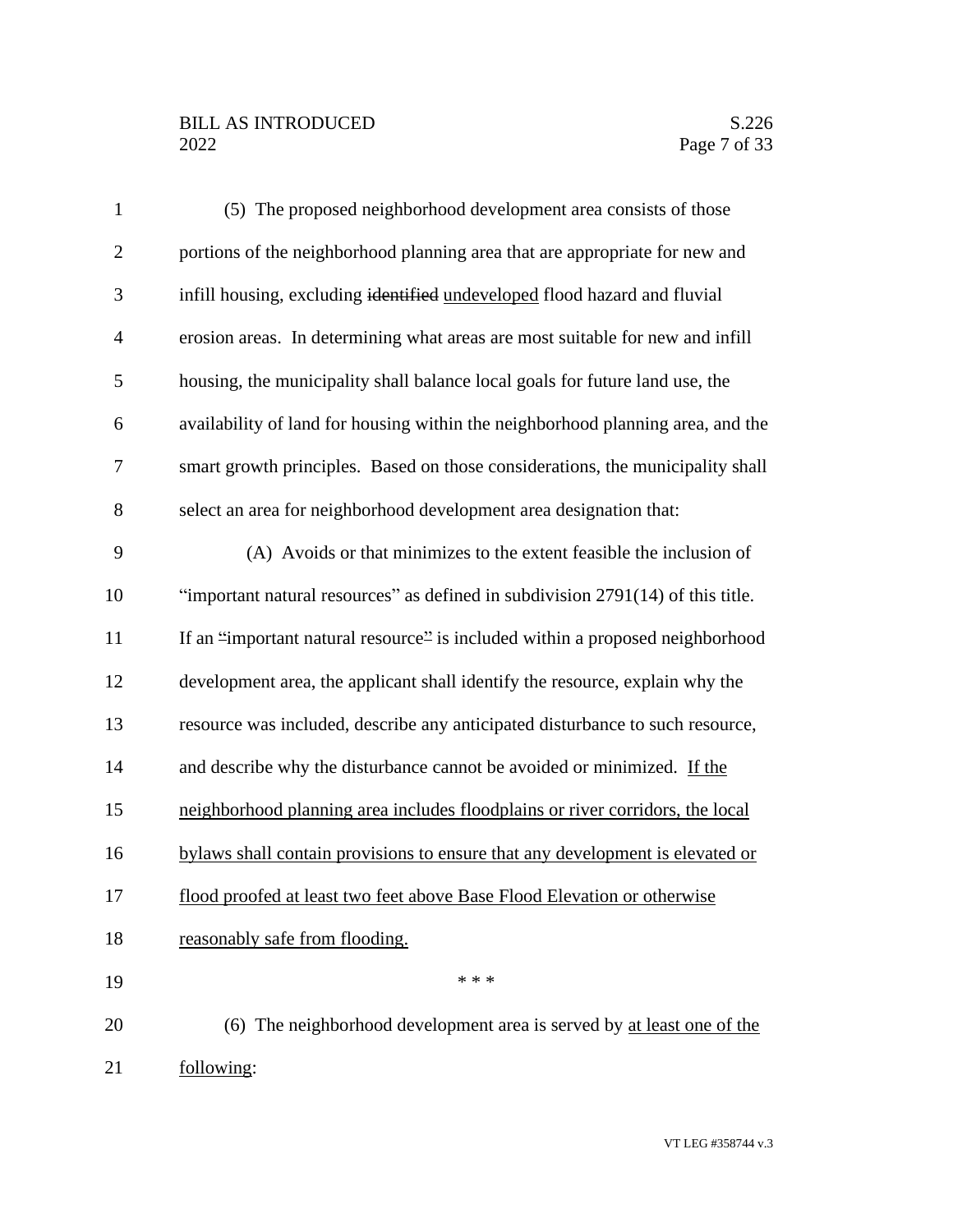| $\mathbf{1}$   | (A) municipal sewer infrastructure; $\theta$                                      |
|----------------|-----------------------------------------------------------------------------------|
| $\overline{2}$ | (B) a community or alternative wastewater system approved by the                  |
| 3              | Agency of Natural Resources; or                                                   |
| 4              | (C) a public community water system.                                              |
| 5              | (7) The municipal bylaws allow minimum net residential densities                  |
| 6              | within the neighborhood development area greater than or equal to four single-    |
| 7              | family detached dwelling units per acre, exclusive of accessory dwelling units    |
| 8              | but inclusive of density bonuses or other incentives, or no not fewer than the    |
| 9              | average existing density of the surrounding neighborhood, whichever is            |
| 10             | greater. The methodology for calculating density shall be established in the      |
| 11             | guidelines developed by the Department pursuant to subsection 2792(d) of this     |
| 12             | title.                                                                            |
| 13             | * * *                                                                             |
| 14             | Sec. 2a. 24 V.S.A. § 2793b is amended to read:                                    |
| 15             | § 2793b. DESIGNATION OF NEW TOWN CENTER DEVELOPMENT                               |
| 16             | <b>DISTRICTS</b>                                                                  |
| 17             | (a) A municipality, by its legislative body, may apply to the State Board for     |
| 18             | designation of an area within that municipality as a new town center              |
| 19             | development district, provided no traditional downtown or new town center         |
| 20             | already exists in that municipality, unless geographic features, natural hazards, |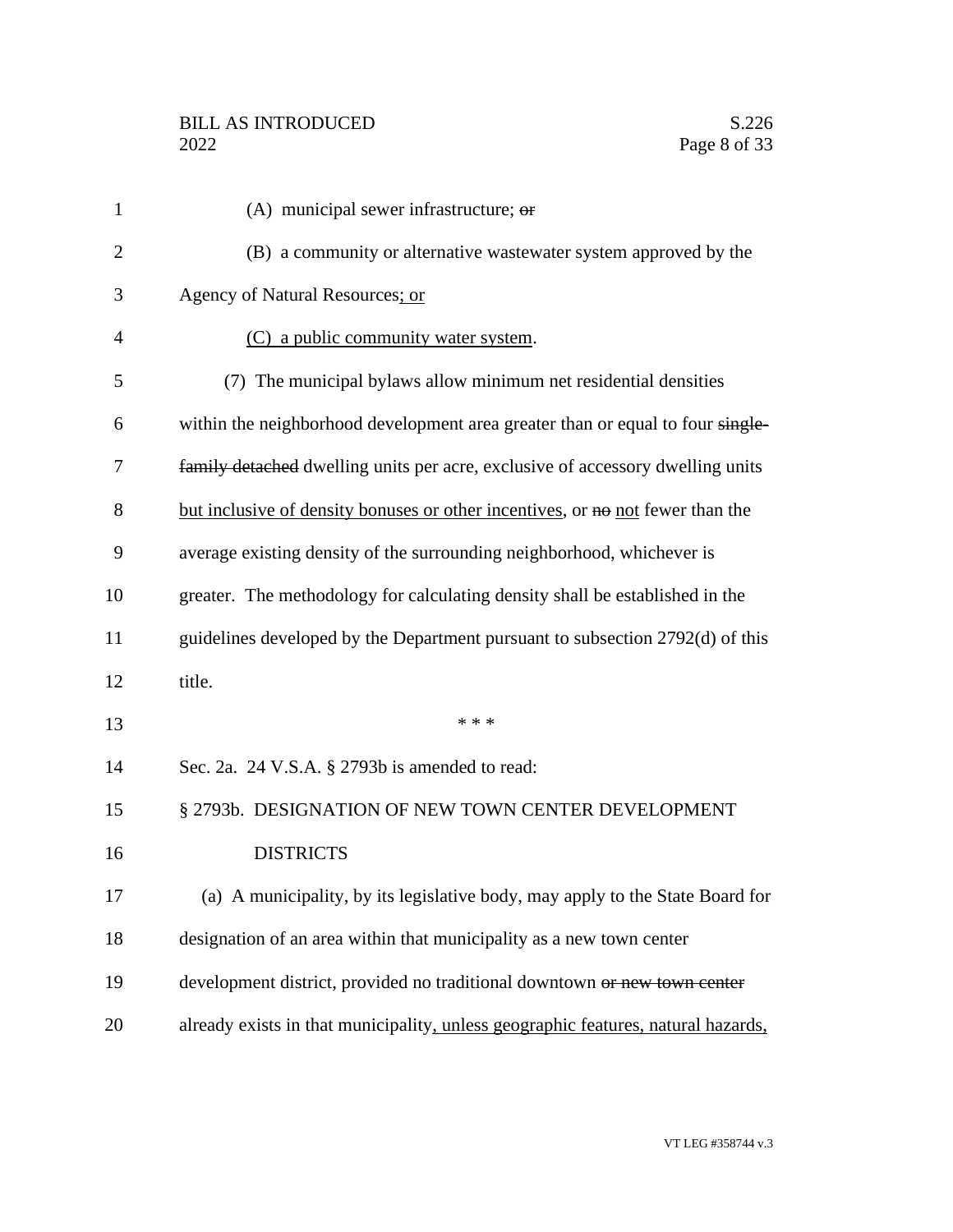# BILL AS INTRODUCED<br>2022 Page 9 of 33

| $\mathbf{1}$   | or public or conserved lands significantly constrain opportunities for            |
|----------------|-----------------------------------------------------------------------------------|
| $\overline{c}$ | development in or immediately adjacent to that traditional downtown.              |
| 3              | * * *                                                                             |
| 4              | (b) Within 45 days of receipt of a completed application, the State Board         |
| 5              | shall designate a new town center development district if the State Board finds,  |
| 6              | with respect to that district, the municipality has:                              |
| 7              | * * *                                                                             |
| 8              | (2) Provided a community investment agreement that has been executed              |
| 9              | by authorized representatives of the municipal government, businesses and         |
| 10             | property owners within the district, and community groups with an articulated     |
| 11             | purpose of supporting downtown interests, and contains the following:             |
| 12             | * * *                                                                             |
| 13             | (B) Regulations enabling high densities that are greater not less than            |
| 14             | four dwelling units per acre and not less than those allowed in any other part of |
| 15             | the municipality not within an area designated under this chapter.                |
| 16             | * * *                                                                             |
| 17             | Sec. 2b. 10 V.S.A. § 6001 is amended to read:                                     |
| 18             | § 6001. DEFINITIONS                                                               |
| 19             | As used in this chapter:                                                          |
| 20             | * * *                                                                             |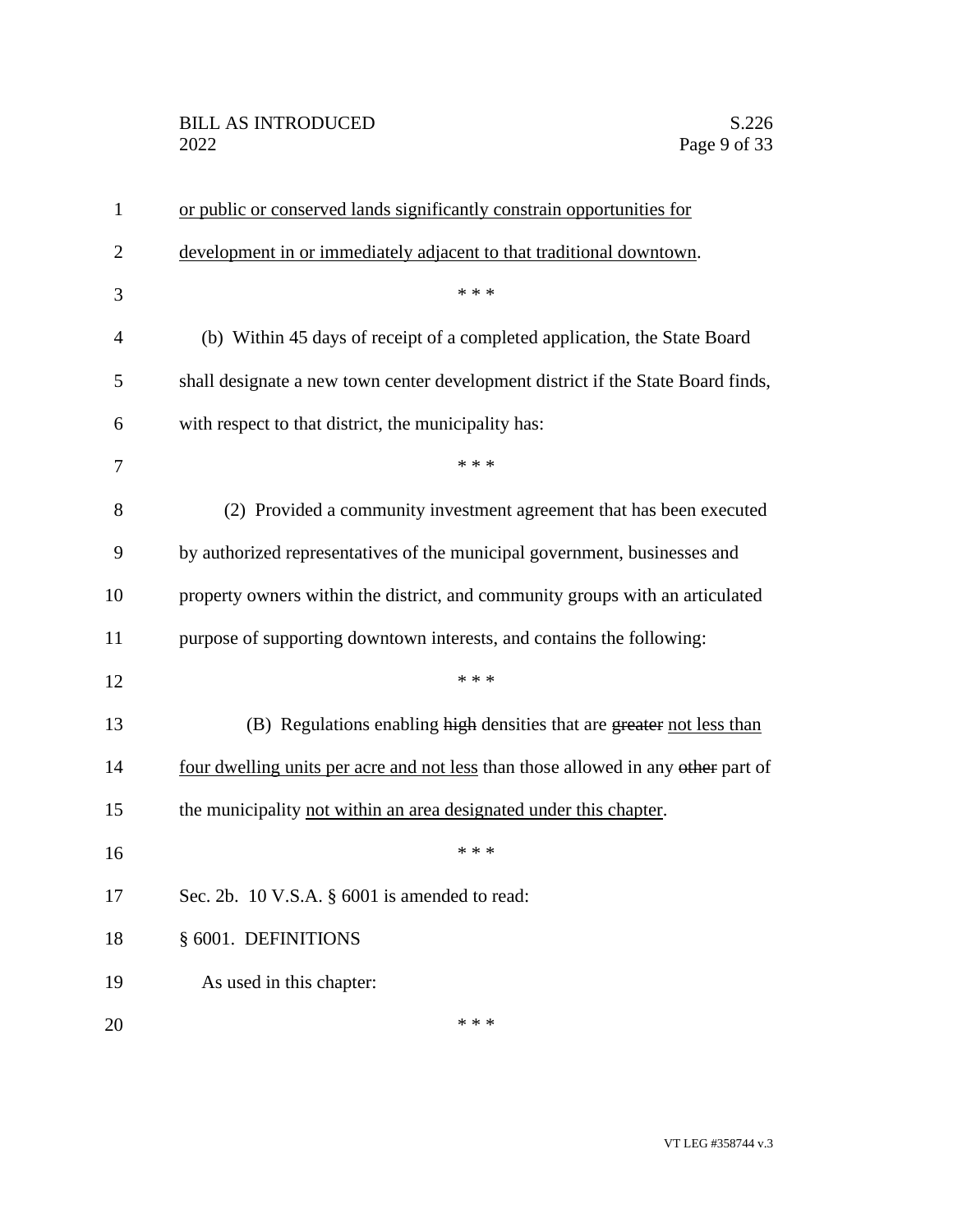| $\mathbf{1}$   | (3)(A) "Development" means each of the following:                                  |
|----------------|------------------------------------------------------------------------------------|
| $\overline{2}$ | * * *                                                                              |
| 3              | (iv) The construction of housing projects such as cooperatives,                    |
| $\overline{4}$ | condominiums, or dwellings, or construction or maintenance of mobile homes         |
| 5              | or mobile home parks, with 10 or more units, constructed or maintained on a        |
| 6              | tract or tracts of land, owned or controlled by a person, within a radius of five  |
| 7              | miles of any point on any involved land and within any continuous period of        |
| 8              | five years. However:                                                               |
| 9              | (I) A priority housing project shall constitute a development                      |
| 10             | under this subdivision (iv) only if the number of housing units in the project is: |
| 11             | $(aa)$ [Repealed.]                                                                 |
| 12             | (bb) [Repealed.]                                                                   |
| 13             | (ee) 75 or more, in a municipality with a population of 6,000                      |
| 14             | or more but less than 10,000.                                                      |
| 15             | (dd) 50 or more, in a municipality with a population of                            |
| 16             | 3,000 or more but less than 6,000.                                                 |
| 17             | (ee) 25 or more, in a municipality with a population of less                       |
| 18             | than 3,000.                                                                        |
| 19             | (ff) Notwithstanding subdivisions (cc) through (ee) of this                        |
| 20             | subdivision $(3)(A)(iv)(I)$ , 10 or more if the construction involves the          |
| 21             | demolition of one or more buildings that are listed on or eligible to be listed on |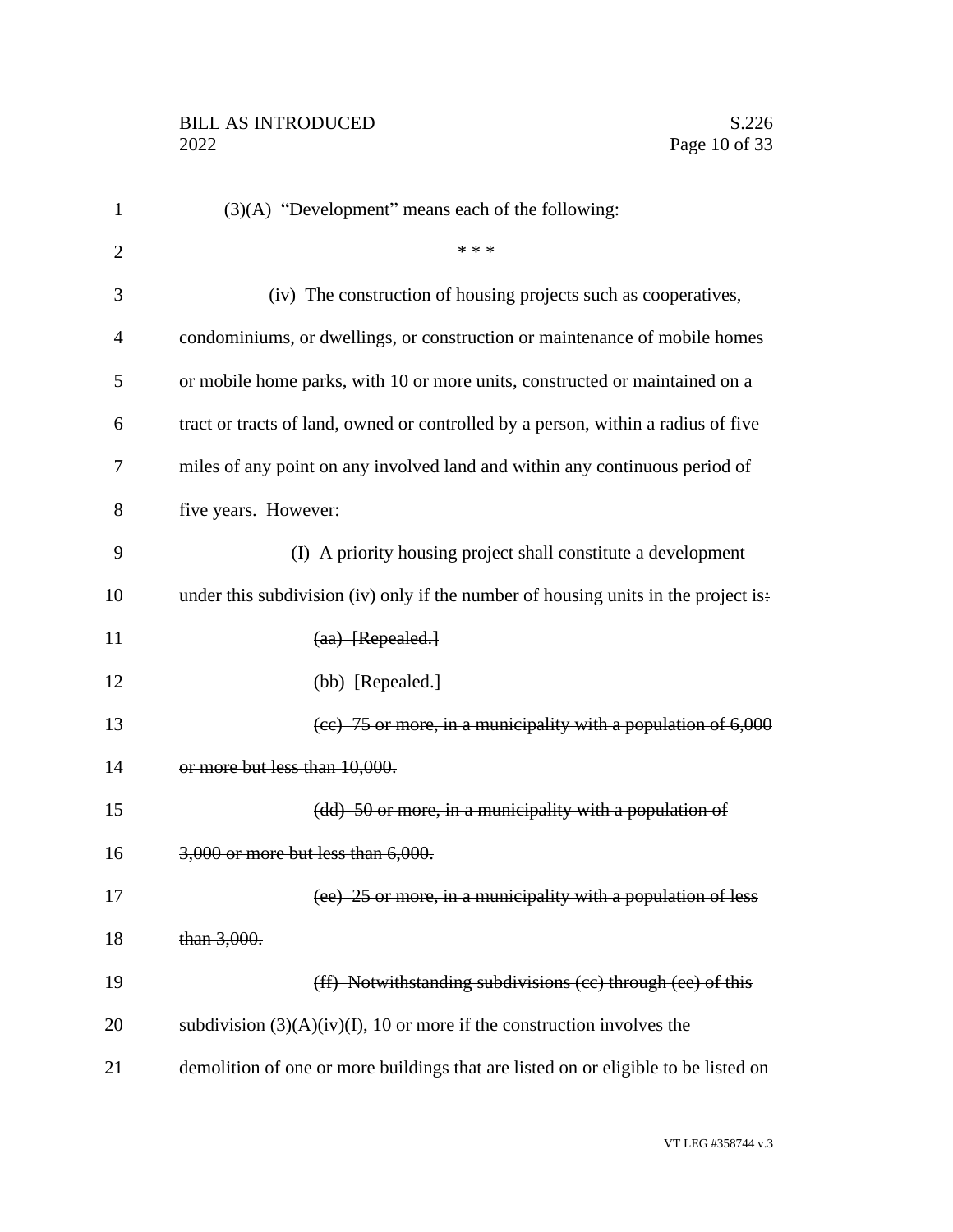| $\mathbf{1}$   | the State or National Register of Historic Places. However, demolition shall      |
|----------------|-----------------------------------------------------------------------------------|
| $\overline{2}$ | not be considered to create jurisdiction under this subdivision $(ff)(I)$ if the  |
| 3              | Division for Historic Preservation has determined that the proposed demolition    |
| $\overline{4}$ | will have no adverse effect, will have no adverse effect if specified conditions  |
| 5              | are met, or will have an adverse effect that will be adequately mitigated. Any    |
| 6              | imposed conditions shall be enforceable through a grant condition, deed           |
| 7              | covenant, or other legally binding document.                                      |
| 8              | * * *                                                                             |
| 9              | (D) The word "development" does not include:                                      |
| 10             | * * *                                                                             |
| 11             | (viii)(I) The construction of a priority housing project in a                     |
| 12             | municipality with a population of 10,000 or more.                                 |
| 13             | (II) If the construction of a priority housing project in this                    |
| 14             | subdivision $(3)(D)(viii)$ involves demolition of one or more buildings that are  |
| 15             | listed or eligible to be listed on the State or National Register of Historic     |
| 16             | Places, this exemption shall not apply unless the Division for Historic           |
| 17             | Preservation has made the determination described in subdivision $(A)(iv)(I)(ff)$ |
| 18             | of this subdivision (3) and any imposed conditions are enforceable in the         |
| 19             | manner set forth in that subdivision.                                             |
| 20             | * * *                                                                             |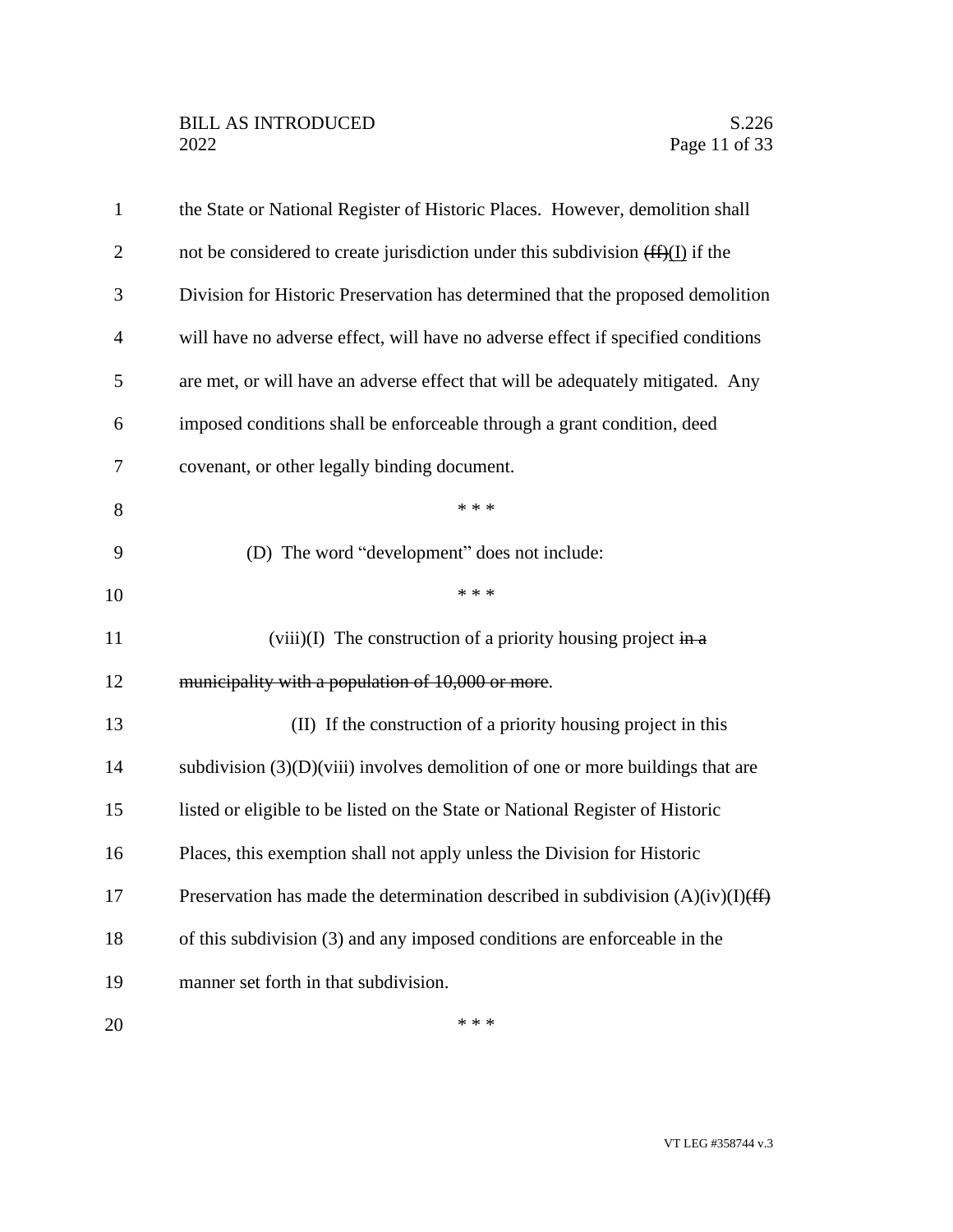| 1              | Sec. 2c. 10 V.S.A. § 6081(p) is amended to read:                                              |
|----------------|-----------------------------------------------------------------------------------------------|
| $\overline{2}$ | $(p)(1)$ No permit or permit amendment is required for any change to a                        |
| 3              | project that is located entirely within a downtown development district                       |
| $\overline{4}$ | designated pursuant to 24 V.S.A. § 2793, if the change consists exclusively of                |
| 5              | any combination of mixed use and mixed income housing, and the cumulative                     |
| 6              | changes within any continuous period of five years, commencing on or after                    |
| 7              | May 28, 2002, remain below any applicable jurisdictional threshold specified                  |
| 8              | in subdivision $6001(3)(A)(iv)(I)$ of this title.                                             |
| 9              | $\left( \frac{2}{2} \right)$ No permit or permit amendment is required for a priority housing |
| 10             | project in a designated center other than a downtown development district if                  |
| 11             | the project remains below any applicable jurisdictional threshold specified in                |
| 12             | subdivision $6001(3)(A)(iv)(I)$ of this title and will comply with all conditions             |
| 13             | of any existing permit or permit amendment issued under this chapter that                     |
| 14             | applies to the tract or tracts on which the project will be located. If such a                |
| 15             | priority housing project will not comply with one or more of these conditions,                |
| 16             | an application may be filed pursuant to section 6084 of this title.                           |
| 17             | Sec. 2d. 10 V.S.A. § 6086 is amended to read:                                                 |
| 18             | § 6086. ISSUANCE OF PERMIT; CONDITIONS AND CRITERIA                                           |
| 19             | (a) Before granting a permit, the District Commission shall find that the                     |
| 20             | subdivision or development:                                                                   |
| 21             | * * *                                                                                         |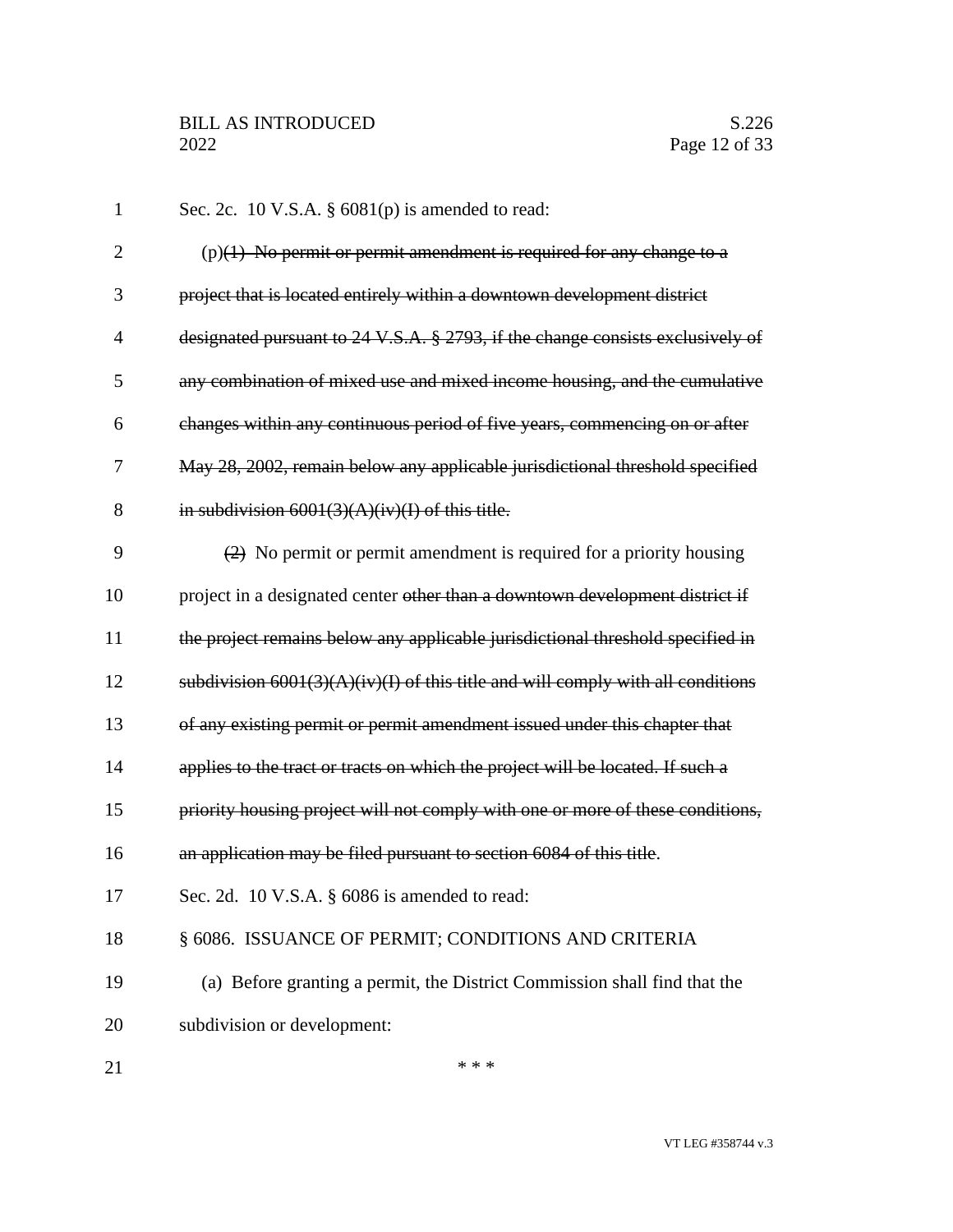# BILL AS INTRODUCED<br>2022 Page 13 of 33

| $\mathbf{1}$   | (D) Floodways. A permit will be granted whenever it is                                |
|----------------|---------------------------------------------------------------------------------------|
| $\overline{2}$ | demonstrated by the applicant that, in addition to all other applicable criteria:     |
| 3              | (i) the The development or subdivision of lands within a floodway                     |
| $\overline{4}$ | will not restrict or divert the flow of flood waters floodwaters, and endanger the    |
| 5              | health, safety, and welfare of the public or of riparian owners during flooding;      |
| 6              | and.                                                                                  |
| 7              | (ii) the The development or subdivision of lands within a                             |
| 8              | floodway fringe will not significantly increase the peak discharge of the river       |
| 9              | or stream within or downstream from the area of development and endanger              |
| 10             | the health, safety, or welfare of the public or riparian owners during flooding.      |
| 11             | (iii) Notwithstanding subdivisions (i) and (ii) of this subdivision                   |
| 12             | (D), within an existing settlement, a permit shall be granted if all occupied         |
| 13             | space is elevated or flood proofed at least two feet above Base Flood Elevation       |
| 14             | or otherwise designed to be reasonably safe from flooding.                            |
| 15             | * * *                                                                                 |
| 16             | Sec. 2e. 10 V.S.A. § 6093 is amended to read:                                         |
| 17             | § 6093. MITIGATION OF PRIMARY AGRICULTURAL SOILS                                      |
| 18             | (a) Mitigation for loss of primary agricultural soils. Suitable mitigation for        |
| 19             | the conversion of primary agricultural soils necessary to satisfy subdivision         |
| 20             | $6086(a)(9)(B)(iv)$ of this title shall depend on where the project tract is located. |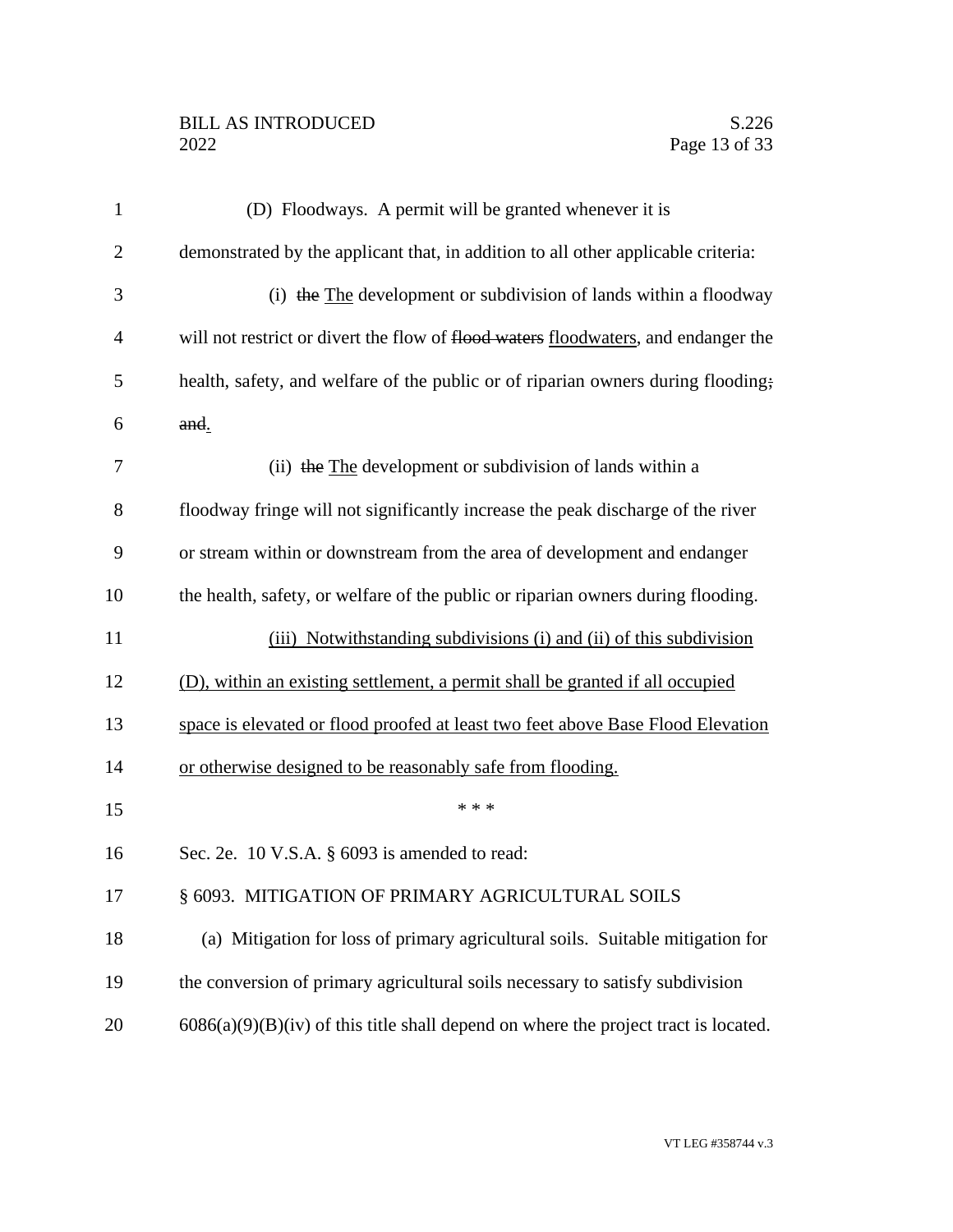# BILL AS INTRODUCED<br>2022 Page 14 of 33

| $\mathbf{1}$   | (1) Project located in certain designated areas. This subdivision applies         |
|----------------|-----------------------------------------------------------------------------------|
| $\overline{2}$ | to projects located in the following areas designated under 24 V.S.A. chapter     |
| 3              | 76A: a downtown development district, a growth center, a new town center          |
| $\overline{4}$ | designated on or before January 1, 2014, and a neighborhood development area      |
| 5              | associated with a designated downtown development district. If the project        |
| 6              | tract is located in one of these designated areas, an applicant who complies      |
| 7              | with subdivision $6086(a)(9)(B)(iv)$ of this title shall deposit an offsite       |
| 8              | mitigation fee into the Vermont Housing and Conservation Trust Fund               |
| 9              | established under section 312 of this title for the purpose of preserving primary |
| 10             | agricultural soils of equal or greater value with the highest priority given to   |
| 11             | preserving prime agricultural soils as defined by the U.S. Department of          |
| 12             | Agriculture. Any required offsite mitigation fee shall be derived by:             |
| 13             | (A) Determining the number of acres of primary agricultural soils                 |
| 14             | affected by the proposed development or subdivision.                              |
| 15             | (B) Multiplying the number of affected acres of primary agricultural              |
| 16             | soils by a factor resulting in a ratio established as follows:                    |
| 17             | (i) For development or subdivision within a designated area                       |
| 18             | described in this subdivision $(a)(1)$ , the ratio shall be 1:1.                  |
| 19             | (ii) For residential construction that has a density of at least eight            |
| 20             | units of housing per acre, of which at least eight units per acre or at least     |
| 21             | 40 percent of the units, on average, in the entire development or subdivision,    |
|                |                                                                                   |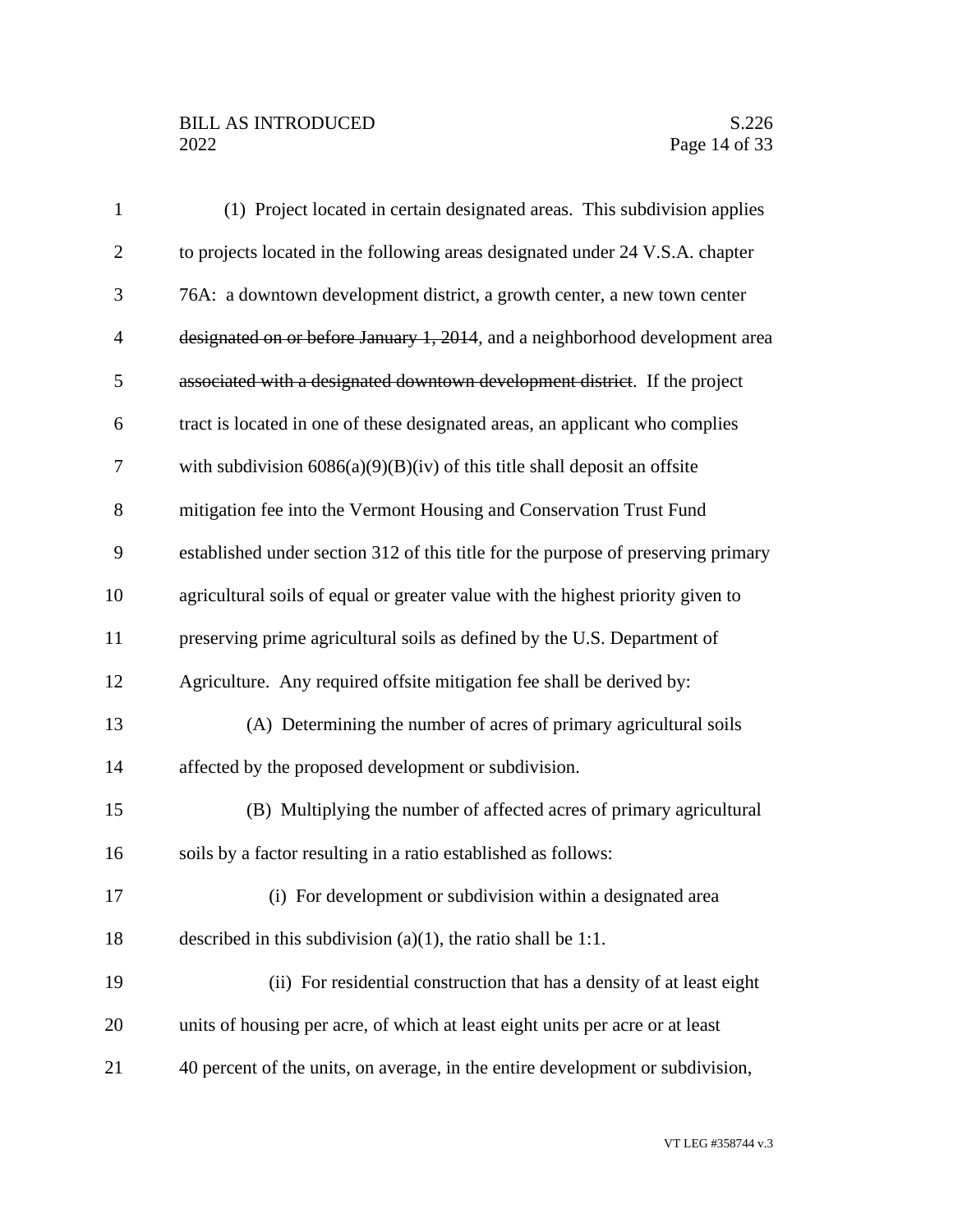| $\mathbf{1}$   | whichever is greater, meets the definition of affordable housing established in     |
|----------------|-------------------------------------------------------------------------------------|
| $\overline{2}$ | this chapter, no mitigation shall be required, regardless of location in or outside |
| 3              | a designated area described in this subdivision $(a)(1)$ . However, all affordable  |
| $\overline{4}$ | housing units shall be subject to housing subsidy covenants, as defined in          |
| 5              | 27 V.S.A. § 610, that preserve their affordability for a period of 99 years or      |
| 6              | longer. As used in this section, housing that is rented shall be considered         |
| 7              | affordable housing when its inhabitants have a gross annual household income        |
| 8              | that does not exceed 60 percent of the county median income or 60 percent of        |
| 9              | the standard metropolitan statistical area income if the municipality is located    |
| 10             | in such an area.                                                                    |
| 11             | (iii) For a priority housing project or an alternative or community                 |
| 12             | wastewater system located within a designated area, the ratio shall be 1:1.         |
| 13             | * * *                                                                               |
| 14             | (3) Mitigation flexibility.                                                         |
| 15             | (A) Notwithstanding the provisions of subdivision $(a)(1)$ of this                  |
| 16             | section pertaining to a development or subdivision on primary agricultural          |
| 17             | soils within certain designated areas, the District Commission may, in              |
| 18             | appropriate circumstances, require on-site mitigation with special emphasis on      |
| 19             | preserving prime agricultural soils if that action is deemed consistent with the    |
| 20             | agricultural elements of local and regional plans and the goals of 24 V.S.A.        |
| 21             | § 4302. In this situation, the approved plans must designate specific soils that    |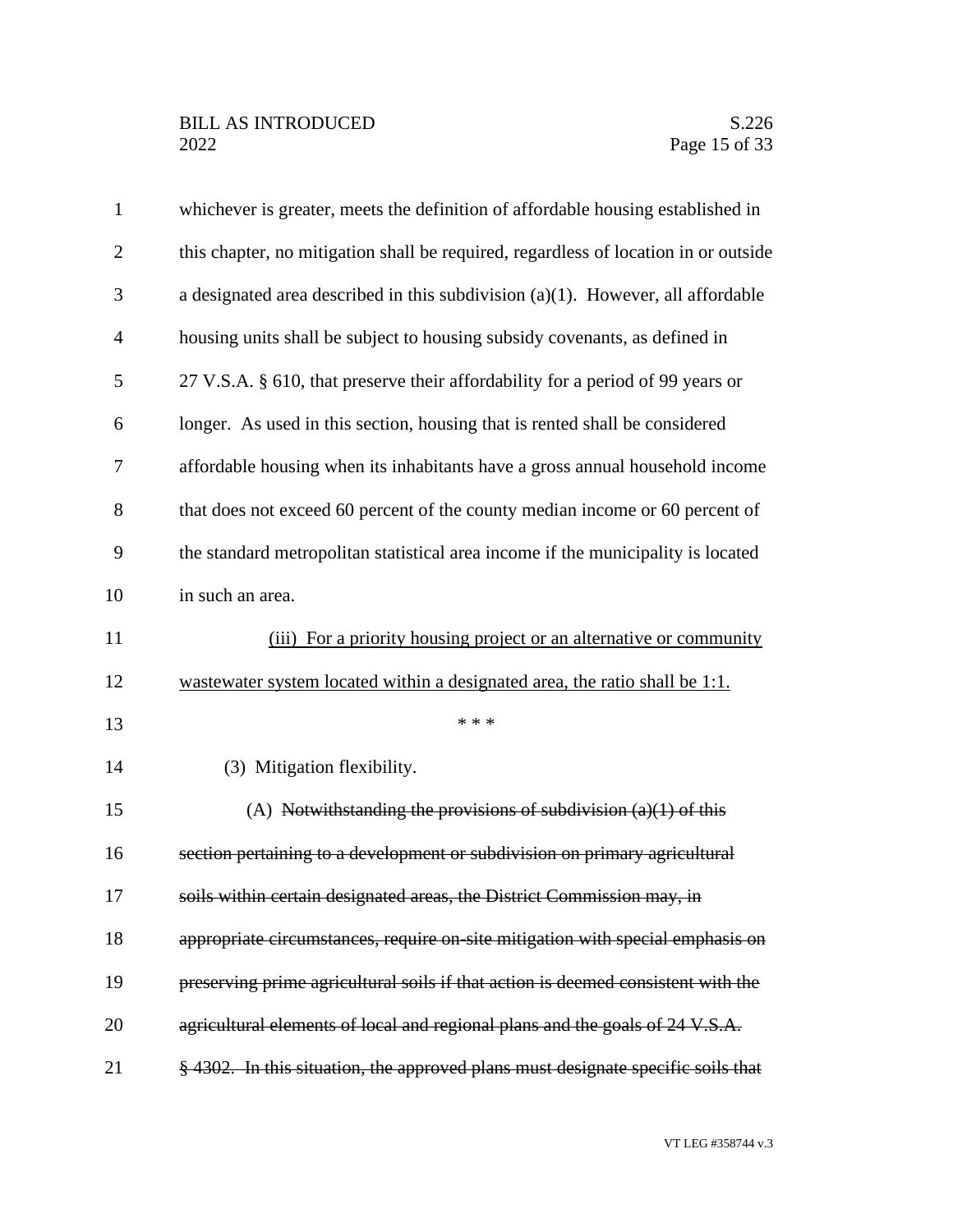| $\mathbf{1}$   | shall be preserved inside a designated area described in subdivision $(a)(1)$ of   |
|----------------|------------------------------------------------------------------------------------|
| $\overline{2}$ | this section. For projects located within such a designated area, all factors used |
| 3              | to calculate suitable mitigation acreage or fees, or some combination of these     |
| $\overline{4}$ | measures, shall be as specified in this subsection, subject to a ratio of 1:1.     |
| 5              | [Repealed.]                                                                        |
| 6              | * * *                                                                              |
| 7              | Sec. 2f. 24 V.S.A. § 4412 is amended to read:                                      |
| 8              | § 4412. REQUIRED PROVISIONS AND PROHIBITED EFFECTS                                 |
| 9              | Notwithstanding any existing bylaw, the following land development                 |
| 10             | provisions shall apply in every municipality:                                      |
| 11             | (1) Equal treatment of housing and required provisions for affordable              |
| 12             | housing.                                                                           |
| 13             | * * *                                                                              |
| 14             | (D) Bylaws shall designate appropriate districts and reasonable                    |
| 15             | regulations for multiunit or multifamily dwellings. No bylaw shall have the        |
| 16             | effect of excluding these multiunit or multifamily dwellings from the              |
| 17             | municipality. In any district that allows residential development, no bylaw        |
| 18             | shall have the effect of prohibiting multiunit or multifamily dwellings.           |
| 19             | * * *                                                                              |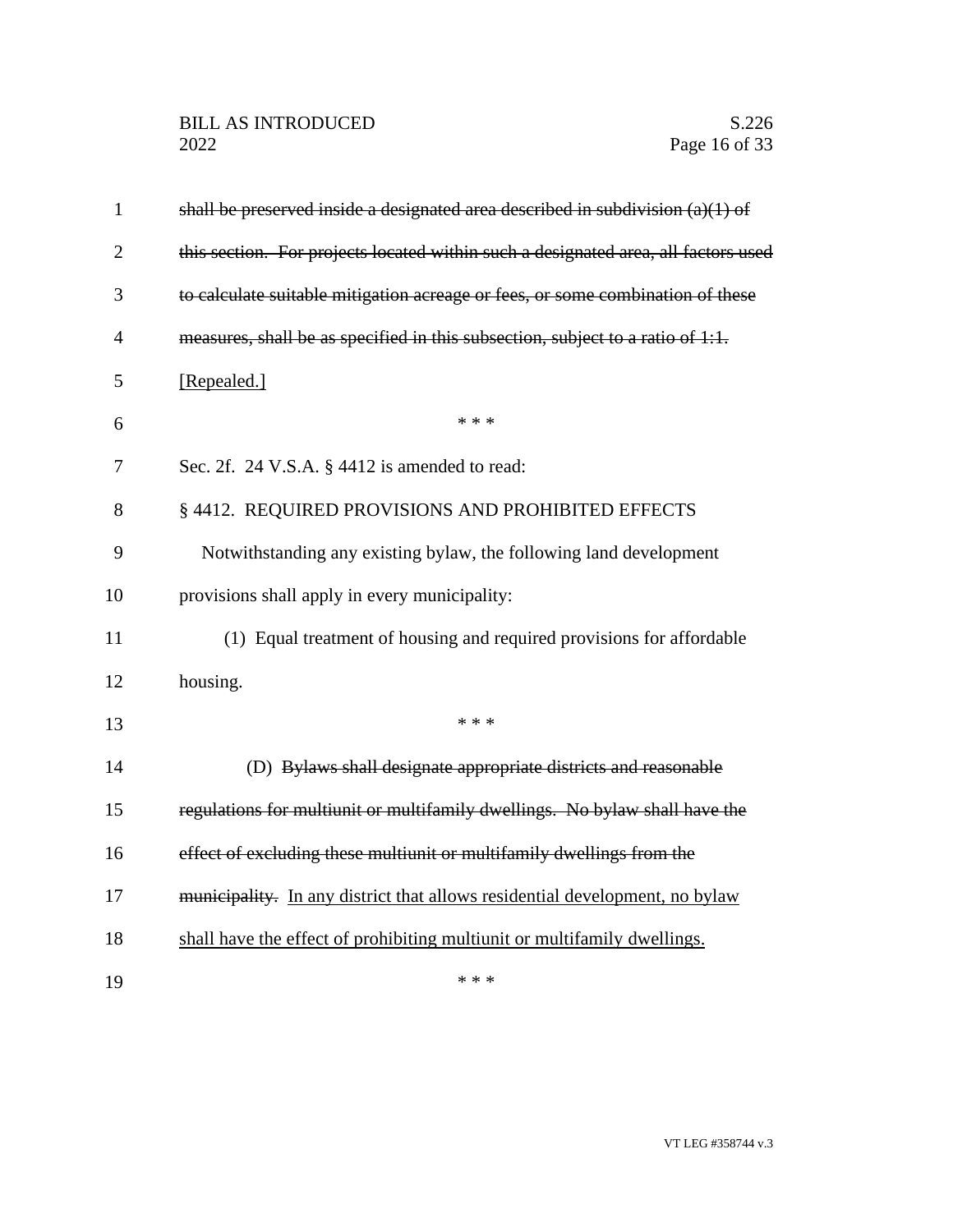| $\mathbf{1}$   | Sec. 2g. NEIGHBORHOOD DEVELOPMENT AREA TASK FORCE;                            |
|----------------|-------------------------------------------------------------------------------|
| $\overline{2}$ | <b>REPORT</b>                                                                 |
| 3              | (a) Creation. There is created the Neighborhood Development Area Task         |
| $\overline{4}$ | Force.                                                                        |
| 5              | (b) Membership. The Task Force shall be composed of six planners and          |
| 6              | housing advocates from communities with areas designated as neighborhood      |
| 7              | development areas pursuant to 24 V.S.A. chapter 76A. Three members shall      |
| 8              | be appointed by the Speaker of the House, and three shall be appointed by the |
| 9              | Committee on Committees.                                                      |
| 10             | (c) The Task Force shall review the current application guide for             |
| 11             | designated neighborhood development areas and determine if the current        |
| 12             | criteria for the neighborhood development areas should be changed. The Task   |
| 13             | Force should recommend alternatives to the current requirements for           |
| 14             | designation of a neighborhood development area.                               |
| 15             | (d) Report. On or before January 15, 2023, the Task Force shall submit a      |
| 16             | written report to the General Assembly with its findings and any              |
| 17             | recommendations for legislative action.                                       |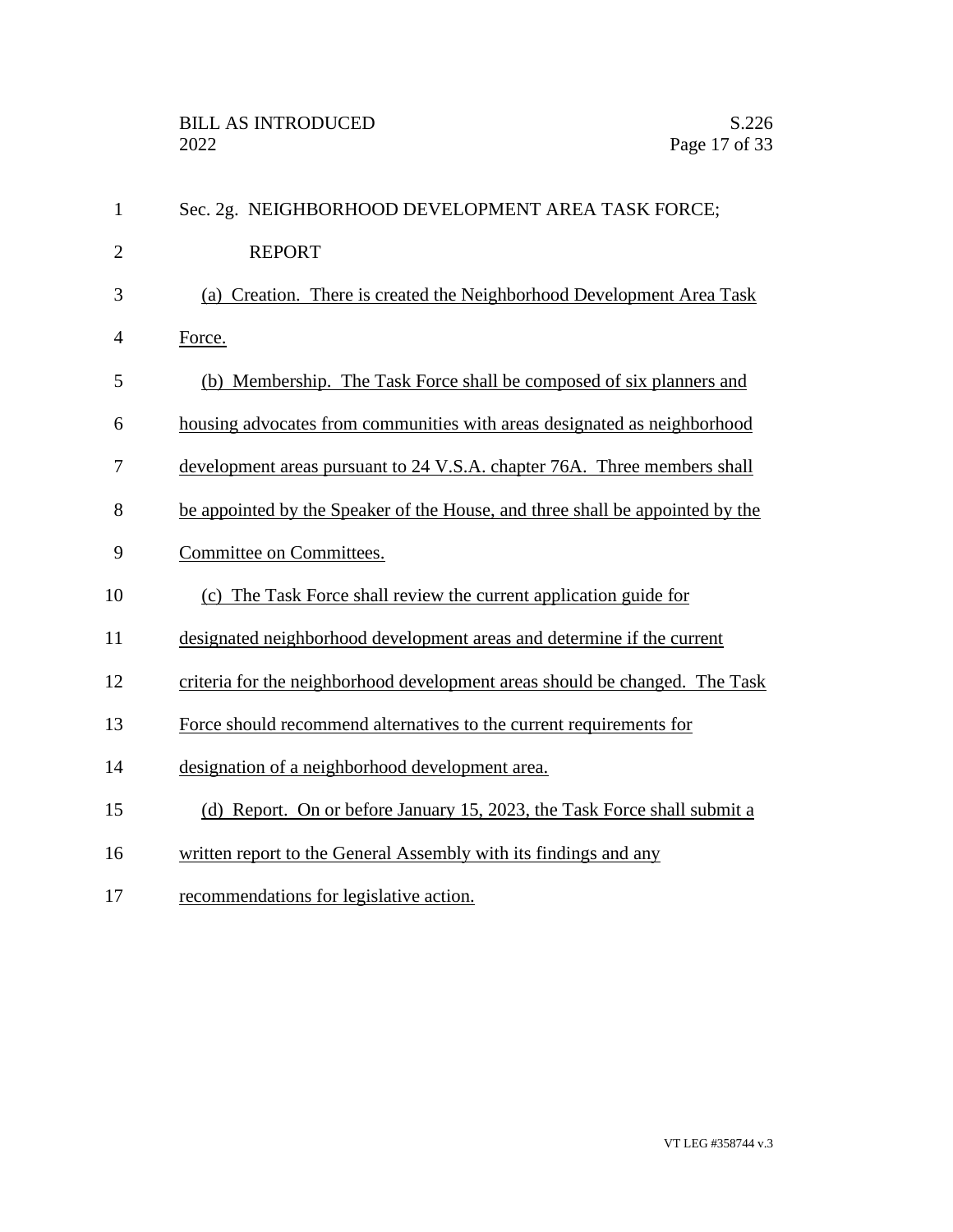| $\mathbf{1}$   | *** Housing Incentives; Smart Growth ***                                           |
|----------------|------------------------------------------------------------------------------------|
| $\overline{2}$ | Sec. 3. COVID-19 FUNDING; HOUSING; SMART GROWTH                                    |
| 3              | <b>PRINICPLES</b>                                                                  |
| $\overline{4}$ | A public entity or private organization that receives a grant or subgrant of       |
| 5              | federal COVID-19 relief funds to purchase, renovate, or construct housing in       |
| 6              | this State shall, to the fullest extent possible, design and implement its program |
| 7              | and award funding to applicants consistent with smart growth principles,           |
| 8              | including:                                                                         |
| 9              | (1) to promote compact, sustainable communities with infill                        |
| 10             | development in areas designated for growth in municipal and regional plans;        |
| 11             | (2) to preserve open, natural space and to protect natural resources and           |
| 12             | the environment;                                                                   |
| 13             | (3) to accommodate a variety of safe, affordable, and efficient                    |
| 14             | transportation choices; and                                                        |
| 15             | (4) to expand the range of affordable housing available to Vermonters              |
| 16             | across communities.                                                                |
| 17             | *** Homeless Bill of Rights ***                                                    |
| 18             | Sec. 4. FINDINGS                                                                   |
| 19             | The Vermont General Assembly finds that:                                           |
| 20             | (1) At the present time, many persons have been rendered homeless as a             |
| 21             | result of economic hardship and a shortage of safe and affordable housing.         |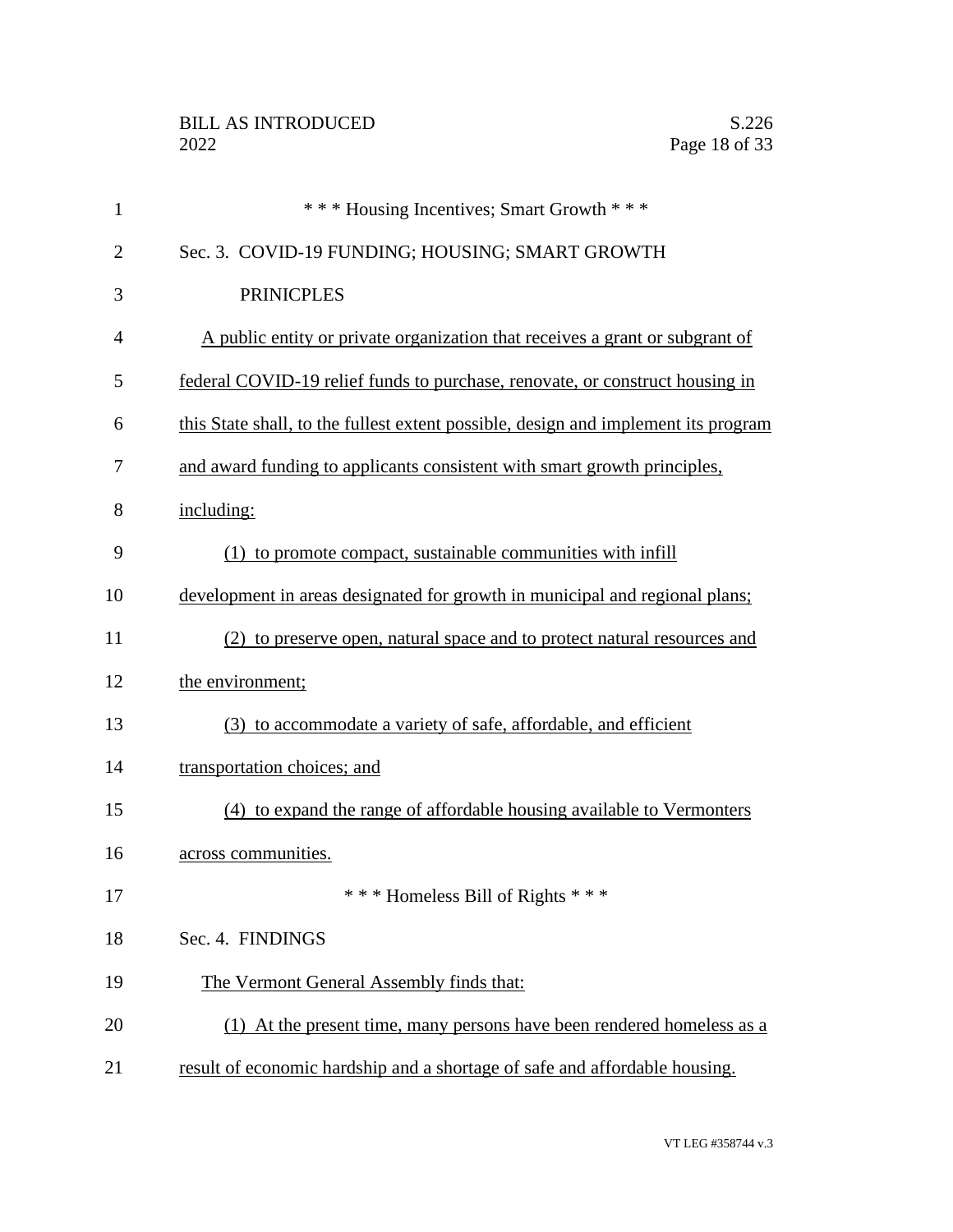| $\mathbf{1}$   | (2) Article 1 of Chapter I of the Vermont Constitution states that               |
|----------------|----------------------------------------------------------------------------------|
| $\overline{c}$ | Vermonters are "equally free and independent," and Article 7 of Chapter I        |
| 3              | states that all Vermonters are entitled to the same benefits and protections. As |
| $\overline{4}$ | a result, a person should not be subject to discrimination based on the person's |
| 5              | housing status or being homeless.                                                |
| 6              | (3) It is the intent of this act to help mitigate both the discrimination        |
| 7              | persons without homes or perceived to be without homes face and the adverse      |
| 8              | effects individuals and communities suffer when a person lacks a home.           |
| 9              | Sec. 4a. 1 V.S.A. § 274 is added to read:                                        |
| 10             | § 274. HOMELESS BILL OF RIGHTS                                                   |
| 11             | (a) A person's rights, privileges, or access to public services shall not be     |
| 12             | denied or abridged solely because of the person's housing status. Such a         |
| 13             | person shall be granted the same rights and privileges as any other resident of  |
| 14             | this State.                                                                      |
| 15             | (b) A person shall have the right:                                               |
| 16             | (1) to use and move freely in public places, including public sidewalks,         |
| 17             | parks, transportation, and buildings, in the same manner as any other person     |
| 18             | and without discrimination on the basis of the person's housing status;          |
| 19             | (2) to equal treatment by all State and municipal agencies without               |
| 20             | discrimination on the basis of the person's housing status;                      |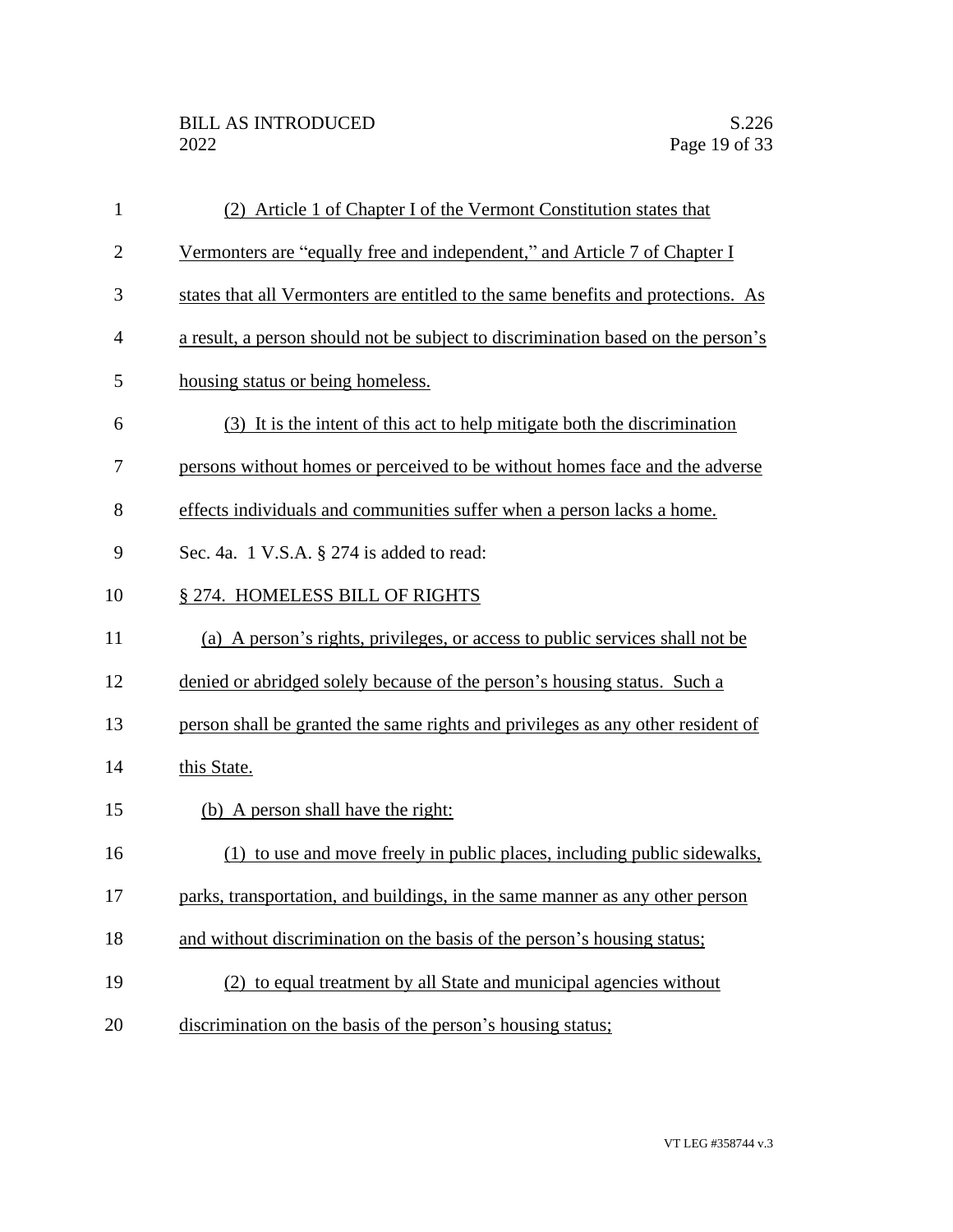| $\mathbf{1}$   | (3) not to face discrimination while seeking or maintaining employment,        |
|----------------|--------------------------------------------------------------------------------|
| $\overline{2}$ | due to the person's housing status;                                            |
| 3              | (4) to emergency medical care free from discrimination based on the            |
| $\overline{4}$ | person's housing status;                                                       |
| 5              | (5) to vote, register to vote, and receive documentation necessary to          |
| 6              | prove identity for voting, without discrimination due to the person's housing  |
| 7              | status;                                                                        |
| 8              | (6) to confidentiality of personal records and information in accordance       |
| 9              | with all limitations on disclosure established by State and federal law,       |
| 10             | including the Federal Homeless Management Information Systems, the Federal     |
| 11             | Health Insurance Portability and Accountability Act, and the Federal Violence  |
| 12             | Against Women Act, without discrimination based on the person's housing        |
| 13             | status;                                                                        |
| 14             | to a reasonable expectation of privacy in the person's personal                |
| 15             | property without discrimination based on his or her housing status; and        |
| 16             | (8) to immediate and continued enrollment of the person's school-age           |
| 17             | children based on the best interests of the child as provided for in 16 V.S.A. |
| 18             | § 1075(e) and the McKinney-Vento Homeless Assistance Act, 42 U.S.C.            |
| 19             | §§ 11431–11435 without discrimination based on his or her housing status.      |
| 20             | (c) No person shall be subject to civil or criminal sanctions for soliciting,  |
| 21             | sharing, accepting, or offering food, water, money, or other donations in:     |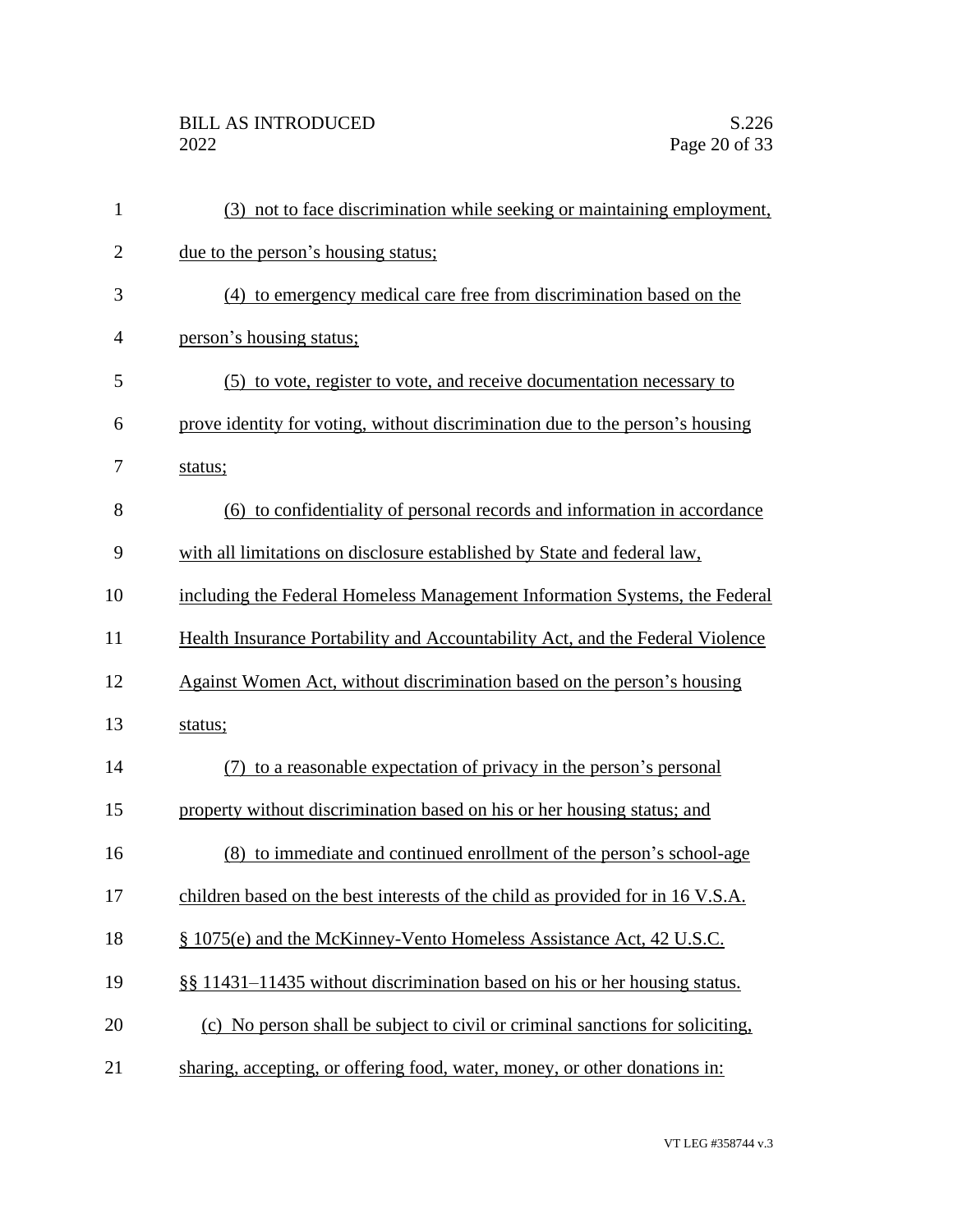| $\mathbf{1}$   | $(1)$ a public place; or                                                         |
|----------------|----------------------------------------------------------------------------------|
| $\overline{2}$ | (2) a place of public accommodation with the consent of the owner or             |
| 3              | other person representing the place of public accommodation and in a manner      |
| $\overline{4}$ | that does not interfere with normal business operations.                         |
| 5              | (d) No law shall target a person based on that person's housing status or the    |
| 6              | harmless activities associated with homelessness, or the provision of supports   |
| 7              | or services to a person without housing or perceived to be without housing in:   |
| 8              | $(1)$ a public place; or                                                         |
| 9              | (2) a place of public accommodation with the consent of the owner or             |
| 10             | other person representing the place of public accommodation and in a manner      |
| 11             | that does not interfere with normal business operations.                         |
| 12             | (e) A person aggrieved by a violation of this section may bring an action in     |
| 13             | Superior Court for appropriate relief, including injunctive relief and actual    |
| 14             | damages sustained as a result of the violation, costs, and reasonable attorney's |
| 15             | fees.                                                                            |
| 16             | As used in this section:<br>(f)                                                  |
| 17             | (1) "Housing status" means the actual or perceived status of being               |
| 18             | homeless, being a homeless individual, or being a homeless person, as defined    |
| 19             | in 42 U.S.C. § 11302.                                                            |
| 20             | (2) "Place of public accommodation" has the same meaning as in                   |
| 21             | $9 \text{ V.S.A. }$ § 4501(1).                                                   |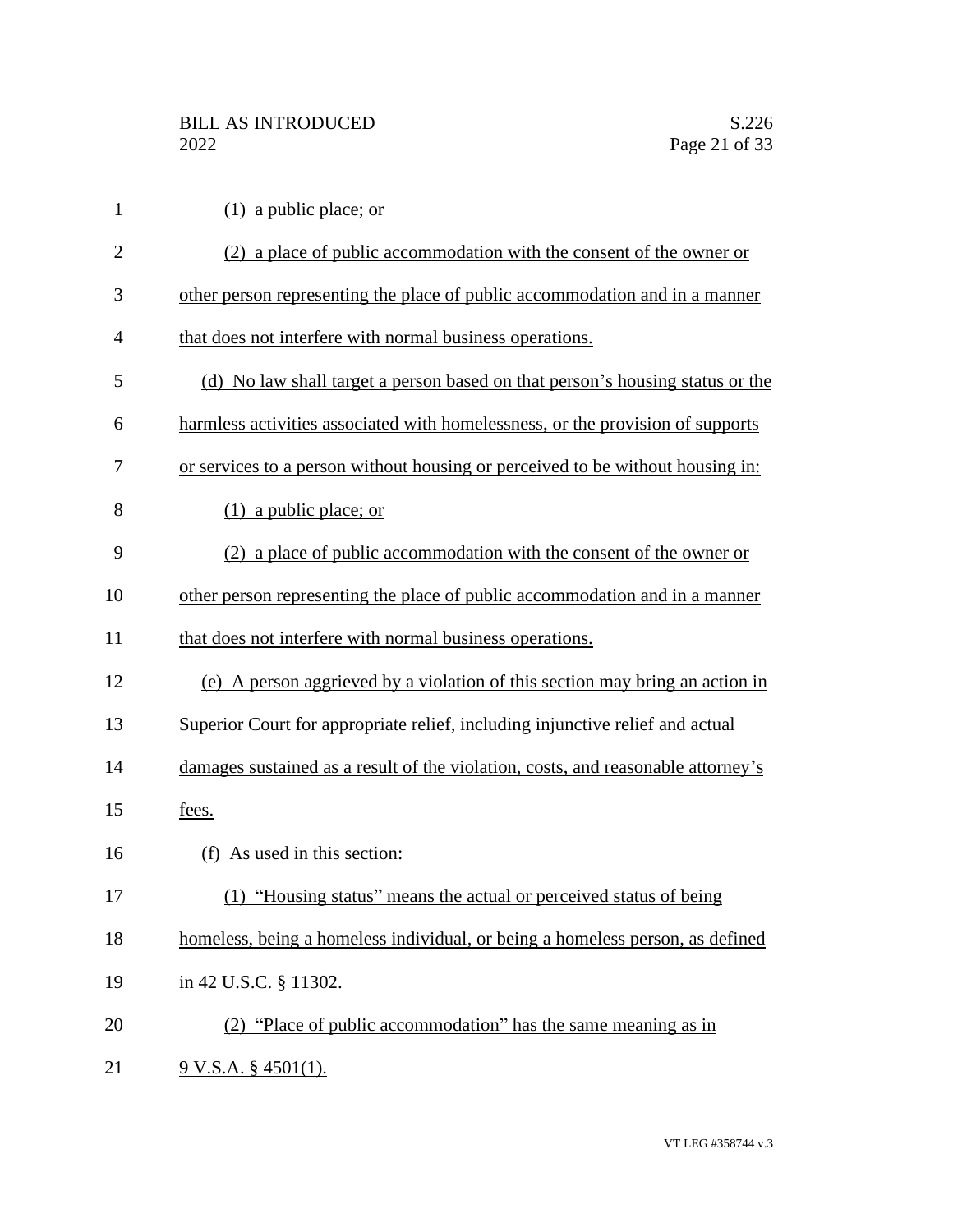| $\mathbf{1}$   | Sec. 4b. 9 V.S.A. § 4501 is amended to read:                                        |
|----------------|-------------------------------------------------------------------------------------|
| $\overline{2}$ | § 4501. DEFINITIONS                                                                 |
| 3              | As used in this chapter:                                                            |
| $\overline{4}$ | * * *                                                                               |
| 5              | (12) "Housing status" means the actual or perceived status of being                 |
| 6              | homeless, being a homeless individual, or being a homeless person, as defined       |
| 7              | in 42 U.S.C. § 11302.                                                               |
| 8              | Sec. 4c. 9 V.S.A. § 4502 is amended to read:                                        |
| 9              | § 4502. PUBLIC ACCOMMODATIONS                                                       |
| 10             | (a) An owner or operator of a place of public accommodation or an agent             |
| 11             | or employee of such owner or operator shall not, because of the race, creed,        |
| 12             | color, national origin, housing status, marital status, sex, sexual orientation, or |
| 13             | gender identity of any person, refuse, withhold from, or deny to that person        |
| 14             | any of the accommodations, advantages, facilities, and privileges of the place      |
| 15             | of public accommodation.                                                            |
| 16             | * * *                                                                               |
| 17             | Sec. 4d. $9 \text{ V.S.A. }$ \$4503 is amended to read:                             |
| 18             | § 4503. UNFAIR HOUSING PRACTICES                                                    |
| 19             | (a) It shall be unlawful for any person:                                            |
| 20             | (1) To refuse to sell or rent, or refuse to negotiate for the sale or rental        |
| 21             | of, or otherwise make unavailable or deny, a dwelling or other real estate to       |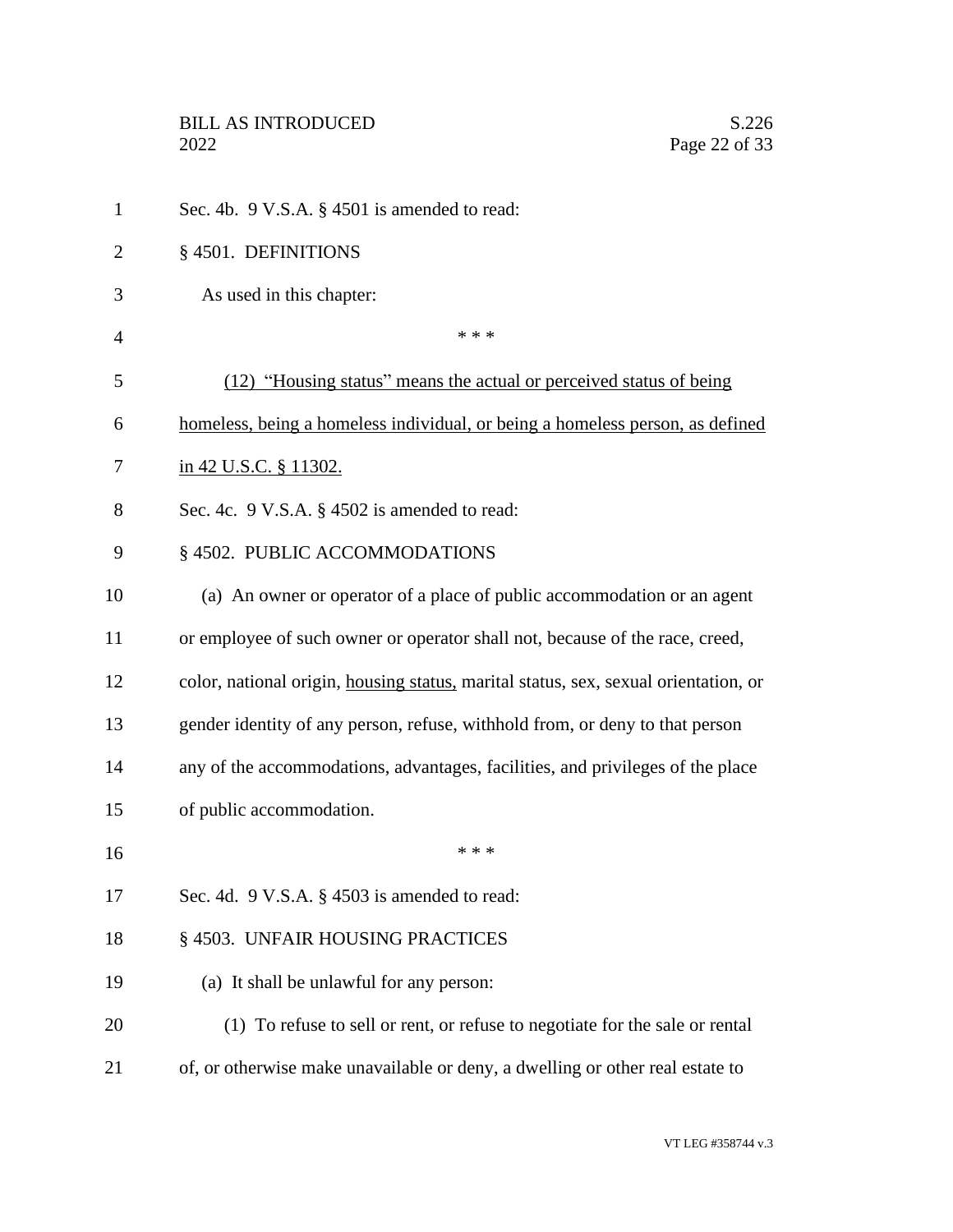# BILL AS INTRODUCED<br>2022 Page 23 of 33

| $\mathbf{1}$   | any person because of the race, sex, sexual orientation, gender identity, age,     |
|----------------|------------------------------------------------------------------------------------|
| $\overline{2}$ | marital status, religious creed, color, national origin, housing status, or        |
| 3              | disability of a person, or because a person intends to occupy a dwelling with      |
| $\overline{4}$ | one or more minor children, or because a person is a recipient of public           |
| 5              | assistance, or because a person is a victim of abuse, sexual assault, or stalking. |
| 6              | (2) To discriminate against, or to harass any person in the terms,                 |
| 7              | conditions, privileges, and protections of the sale or rental of a dwelling or     |
| $8\,$          | other real estate, or in the provision of services or facilities in connection     |
| 9              | therewith, because of the race, sex, sexual orientation, gender identity, age,     |
| 10             | marital status, religious creed, color, national origin, housing status, or        |
| 11             | disability of a person, or because a person intends to occupy a dwelling with      |
| 12             | one or more minor children, or because a person is a recipient of public           |
| 13             | assistance, or because a person is a victim of abuse, sexual assault, or stalking. |
| 14             | (3) To make, print, or publish, or cause to be made, printed, or published         |
| 15             | any notice, statement, or advertisement, with respect to the sale or rental of a   |
| 16             | dwelling or other real estate, that indicates any preference, limitation, or       |
| 17             | discrimination based on race, sex, sexual orientation, gender identity, age,       |
| 18             | marital status, religious creed, color, national origin, housing status, or        |
| 19             | disability of a person, or because a person intends to occupy a dwelling with      |
| 20             | one or more minor children, or because a person is a recipient of public           |
| 21             | assistance, or because a person is a victim of abuse, sexual assault, or stalking. |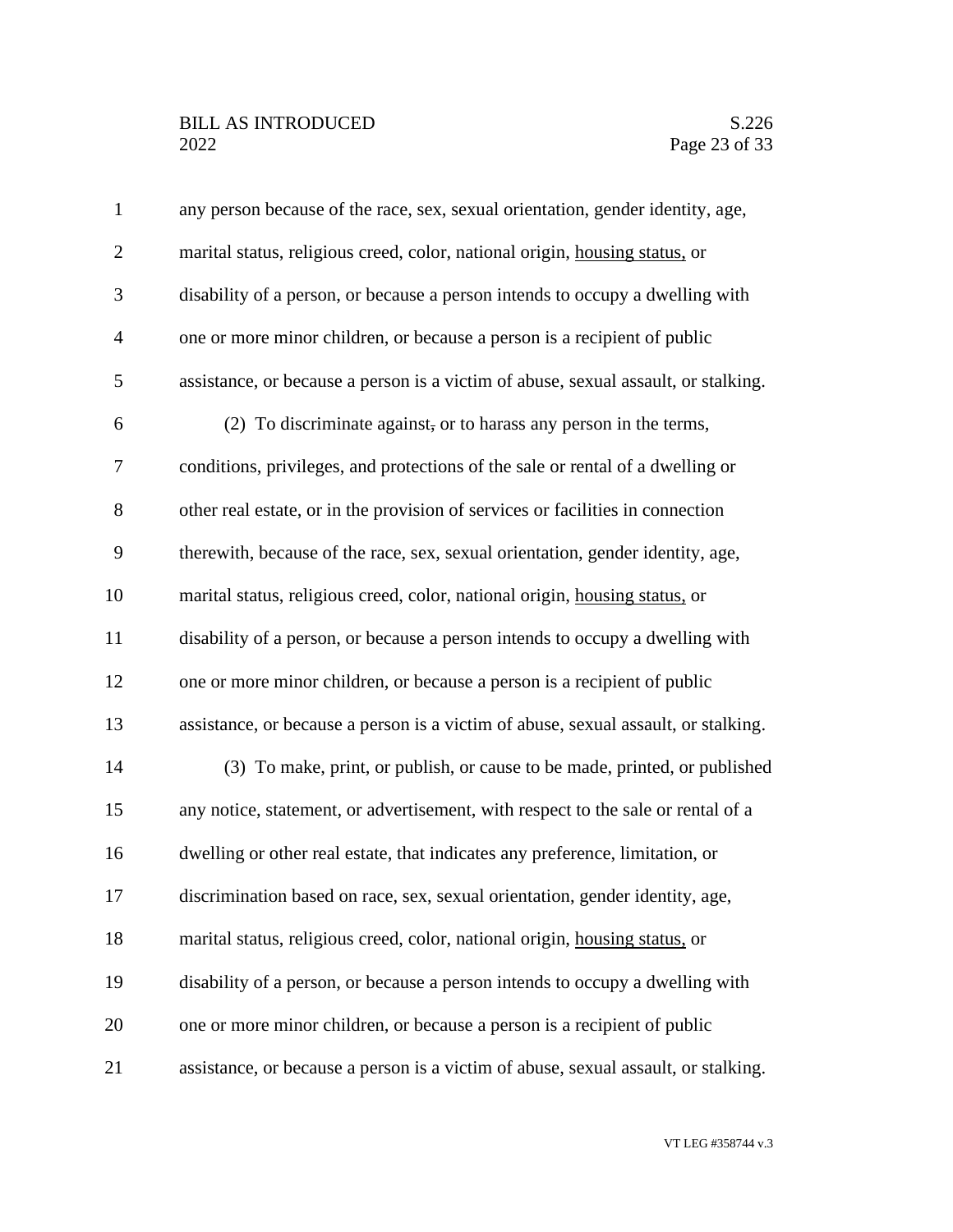# BILL AS INTRODUCED<br>2022 Page 24 of 33

| $\mathbf{1}$   | (4) To represent to any person because of the race, sex, sexual                     |
|----------------|-------------------------------------------------------------------------------------|
| $\overline{2}$ | orientation, gender identity, age, marital status, religious creed, color, national |
| 3              | origin, housing status, or disability of a person, or because a person intends to   |
| $\overline{4}$ | occupy a dwelling with one or more minor children, or because a person is a         |
| 5              | recipient of public assistance, or because a person is a victim of abuse, sexual    |
| 6              | assault, or stalking, that any dwelling or other real estate is not available for   |
| 7              | inspection, sale, or rental when the dwelling or real estate is in fact so          |
| 8              | available.                                                                          |
| 9              | * * *                                                                               |
| 10             | (7) To engage in blockbusting practices, for profit, which that may                 |
| 11             | include inducing or attempting to induce a person to sell or rent a dwelling by     |
| 12             | representations regarding the entry into the neighborhood of a person or            |
| 13             | persons of a particular race, sex, sexual orientation, gender identity, age,        |
| 14             | marital status, religious creed, color, national origin, housing status, or         |
| 15             | disability of a person, or because a person intends to occupy a dwelling with       |
| 16             | one or more minor children, or because a person is a recipient of public            |
| 17             | assistance, or because a person is a victim of abuse, sexual assault, or stalking.  |
| 18             | (8) To deny any person access to or membership or participation in any              |
| 19             | multiple listing service, real estate brokers' organization, or other service,      |
| 20             | organization, or facility relating to the business of selling or renting dwellings, |
| 21             | or to discriminate against any person in the terms or conditions of such access,    |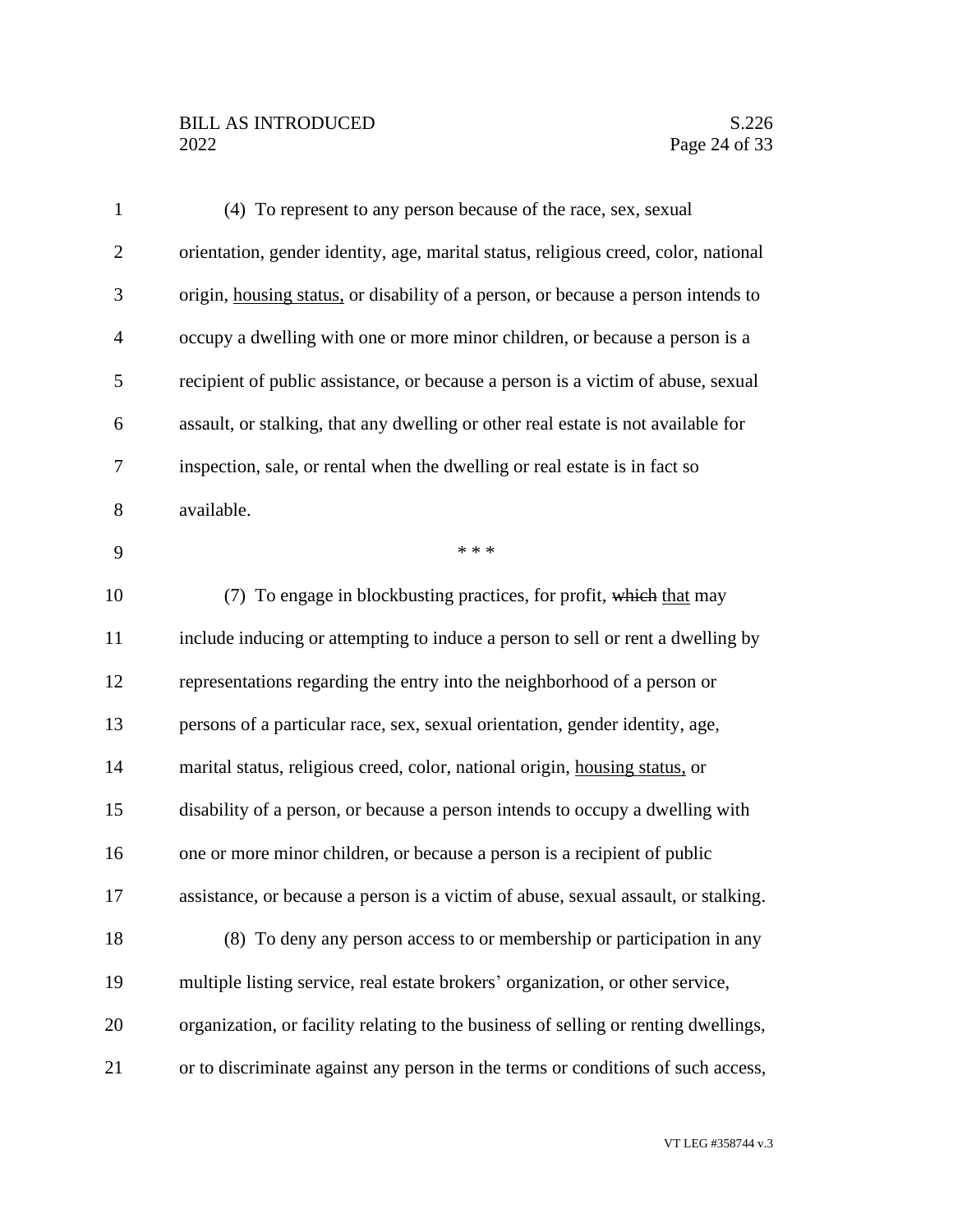# BILL AS INTRODUCED<br>2022 Page 25 of 33

| $\mathbf{1}$   | membership, or participation, on account of race, sex, sexual orientation,          |
|----------------|-------------------------------------------------------------------------------------|
| $\overline{2}$ | gender identity, age, marital status, religious creed, color, national origin,      |
| 3              | housing status, or disability of a person, or because a person is a recipient of    |
| $\overline{4}$ | public assistance, or because a person is a victim of abuse, sexual assault, or     |
| 5              | stalking.                                                                           |
| 6              | * * *                                                                               |
| 7              | (12) To discriminate in land use decisions or in the permitting of                  |
| 8              | housing because of race, sex, sexual orientation, gender identity, age, marital     |
| 9              | status, religious creed, color, national origin, housing status, disability, the    |
| 10             | presence of one or more minor children, income, or because of the receipt of        |
| 11             | public assistance, or because a person is a victim of abuse, sexual assault, or     |
| 12             | stalking, except as otherwise provided by law.                                      |
| 13             | * * *                                                                               |
| 14             | Sec. 4e. 10 V.S.A. § 601 is amended to read:                                        |
| 15             | § 601. DEFINITIONS                                                                  |
| 16             | The following words and terms, unless the context clearly indicates a               |
| 17             | different meaning, shall have the following meaning:                                |
| 18             | * * *                                                                               |
| 19             | (11) "Persons and families of low and moderate income" means persons                |
| 20             | and families irrespective of race, creed, national origin, sex, sexual orientation, |
| 21             | housing status, or gender identity deemed by the Agency to require such             |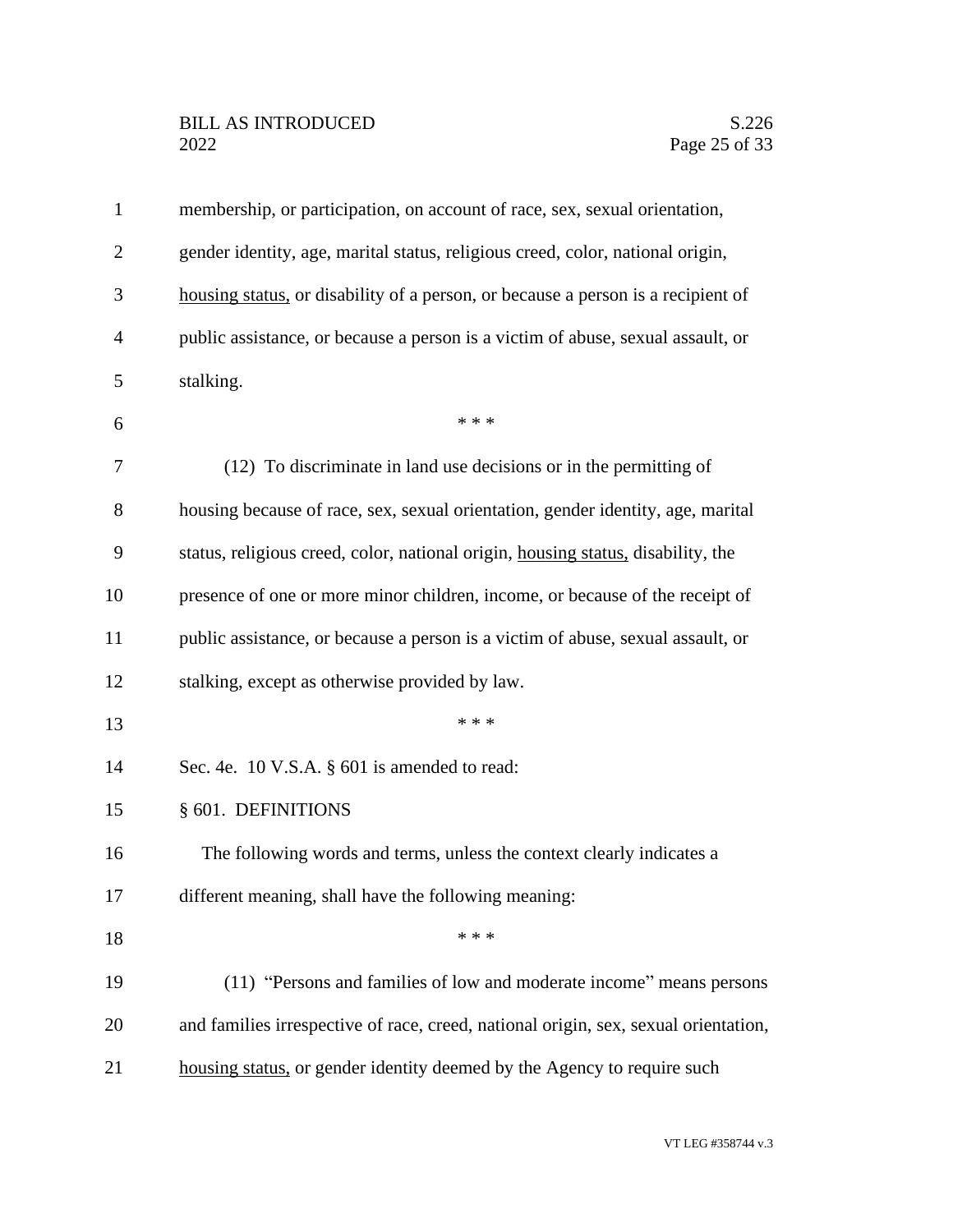| $\mathbf{1}$   | assistance as is made available by this chapter on account of insufficient         |
|----------------|------------------------------------------------------------------------------------|
| $\overline{2}$ | personal or family income, taking into consideration, without limitation, such     |
| 3              | factors as:                                                                        |
| $\overline{4}$ | (A) the amount of the total income of such persons and families                    |
| 5              | available for housing needs;                                                       |
| 6              | * * *                                                                              |
| 7              | (20) "Housing status" means the actual or perceived status of being                |
| 8              | homeless, being a homeless individual, or being a homeless person, as defined      |
| 9              | in 42 U.S.C. § 11302.                                                              |
| 10             | Sec. 4f. 21 V.S.A. § 495 is amended to read:                                       |
| 11             | § 495. UNLAWFUL EMPLOYMENT PRACTICE                                                |
| 12             | (a) It shall be unlawful employment practice, except where a bona fide             |
| 13             | occupational qualification requires persons of a particular race, color, religion, |
| 14             | national origin, housing status, sex, sexual orientation, gender identity,         |
| 15             | ancestry, place of birth, age, crime victim status, or physical or mental          |
| 16             | condition:                                                                         |
| 17             | (1) For any employer, employment agency, or labor organization to                  |
| 18             | discriminate against any individual because of race, color, religion, ancestry,    |
| 19             | national origin, sex, sexual orientation, gender identity, place of birth, housing |
| 20             | status, crime victim status, or age or against a qualified individual with a       |
| 21             | disability;                                                                        |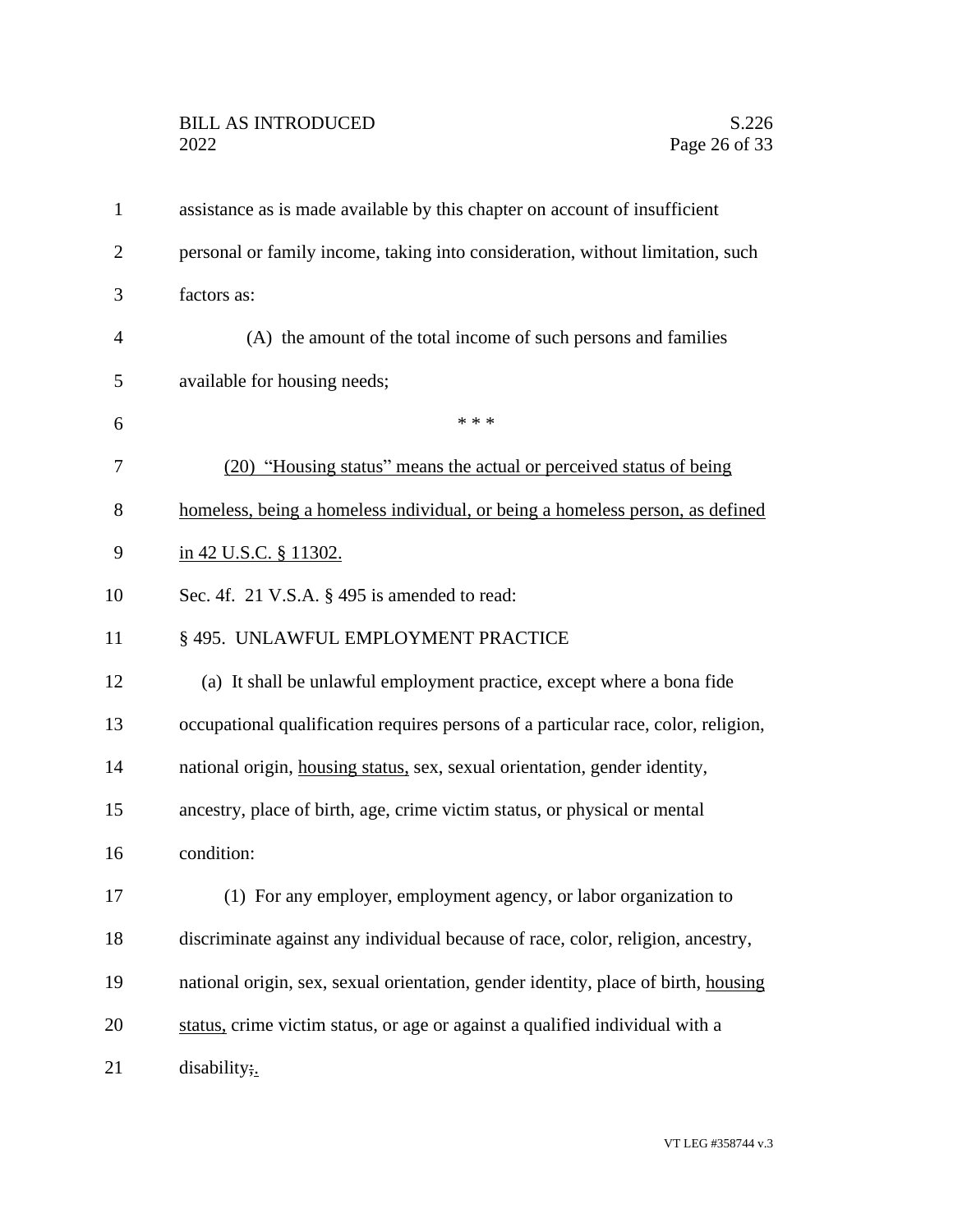# BILL AS INTRODUCED<br>2022 Page 27 of 33

| $\mathbf{1}$   | (2) For any person seeking employees or for any employment agency or                |
|----------------|-------------------------------------------------------------------------------------|
| $\overline{c}$ | labor organization to cause to be printed, published, or circulated any notice or   |
| 3              | advertisement relating to employment or membership indicating any                   |
| $\overline{4}$ | preference, limitation, specification, or discrimination based upon race, color,    |
| 5              | religion, ancestry, national origin, sex, sexual orientation, gender identity,      |
| 6              | place of birth, housing status, crime victim status, age, or disability;            |
| 7              | (3) For any employment agency to fail or refuse to classify properly or             |
| 8              | refer for employment or to otherwise discriminate against any individual            |
| 9              | because of race, color, religion, ancestry, national origin, sex, sexual            |
| 10             | orientation, gender identity, place of birth, housing status, crime victim status,  |
| 11             | or age or against a qualified individual with a disability;                         |
| 12             | (4) For any labor organization, because of race, color, religion, ancestry,         |
| 13             | national origin, sex, sexual orientation, gender identity, place of birth, housing  |
| 14             | status, crime victim status, or age to discriminate against any individual or       |
| 15             | against a qualified individual with a disability or to limit, segregate, or qualify |
| 16             | its membership;                                                                     |
| 17             | * * *                                                                               |
| 18             | Sec. 4g. 21 V.S.A. § 495d is amended to read:                                       |
| 19             | §495d. DEFINITIONS                                                                  |
| 20             | As used in this subchapter:                                                         |
| 21             | * * *                                                                               |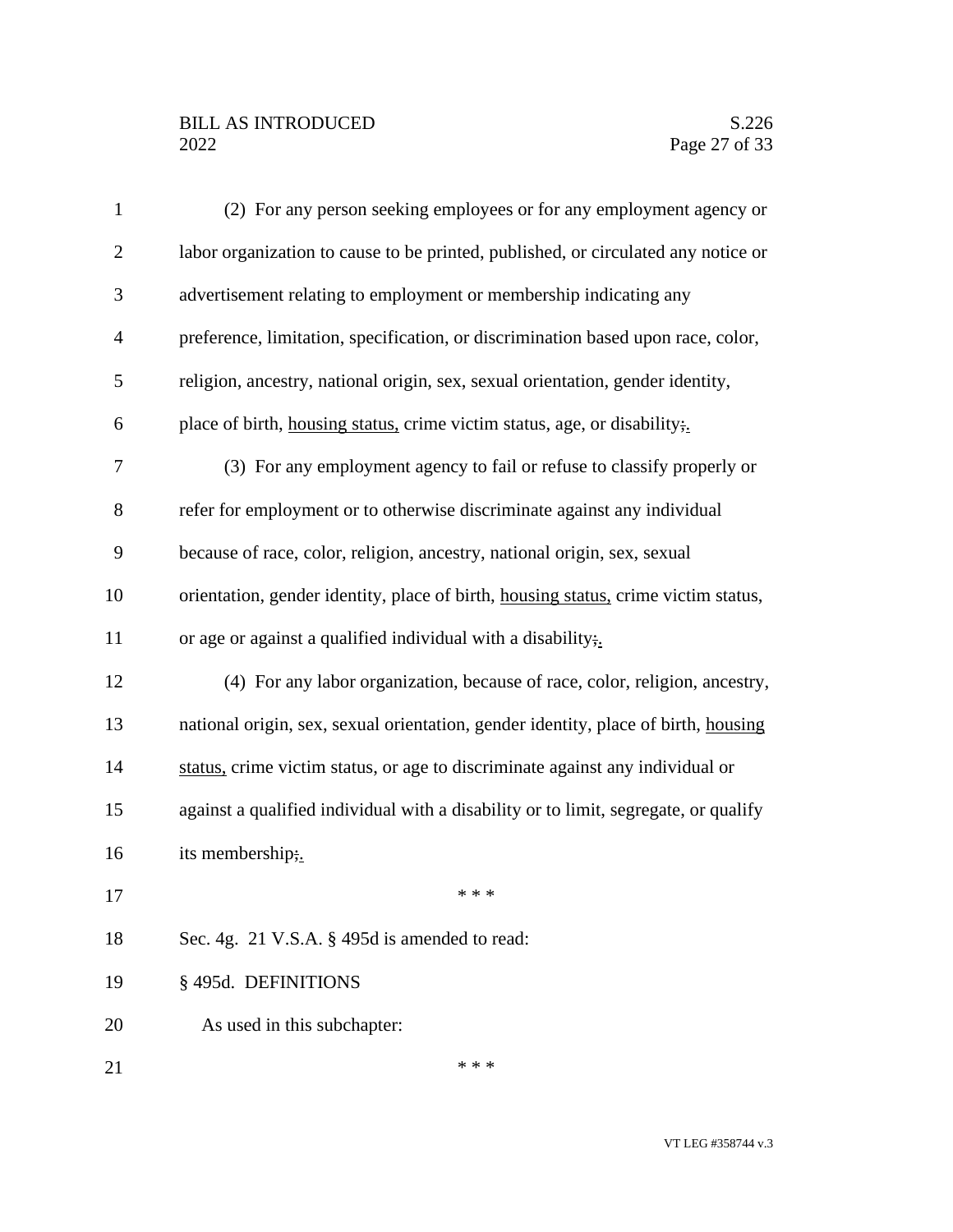# BILL AS INTRODUCED<br>2022 Page 28 of 33

| $\mathbf{1}$   | (16) "Housing status" means the actual or perceived status of being           |
|----------------|-------------------------------------------------------------------------------|
| $\overline{2}$ | homeless, being a homeless individual, or being a homeless person, as defined |
| 3              | in 42 U.S.C. § 11302.                                                         |
| $\overline{4}$ | *** First-Generation Homebuyer Incentives ***                                 |
| 5              | Sec. 5. FIRST-GENERATION HOMEBUYER INCENTIVE PROGRAM;                         |
| 6              | <b>APPROPRIATION</b>                                                          |
| 7              | Of the amounts available from federal COVID-19 relief funds, the amount       |
| 8              | of \$5,000,000.00 is appropriated to the Department of Housing and            |
| 9              | Community Development, which shall work in coordination with the Vermont      |
| 10             | Housing Finance Agency and relevant stakeholders to design and implement a    |
| 11             | program to provide grants of not more than \$10,000.00 for purchase and       |
| 12             | closing costs to first-generation homebuyers.                                 |
| 13             | *** Manufactured Home Relocation Incentives ***                               |
| 14             | Sec. 6. MANUFACTURED HOME RELOCATION INCENTIVE                                |
| 15             | PROGRAM; APPROPRIATION                                                        |
| 16             | Of the amounts available from federal COVID-19 relief funds, the amount       |
| 17             | of \$5,000,000.00 is appropriated to the Department of Housing and            |
| 18             | Community Development, which shall work in coordination with the Vermont      |
| 19             | Housing and Conservation Board and relevant stakeholders to design and        |
| 20             | implement a program to provide funding for the following purposes:            |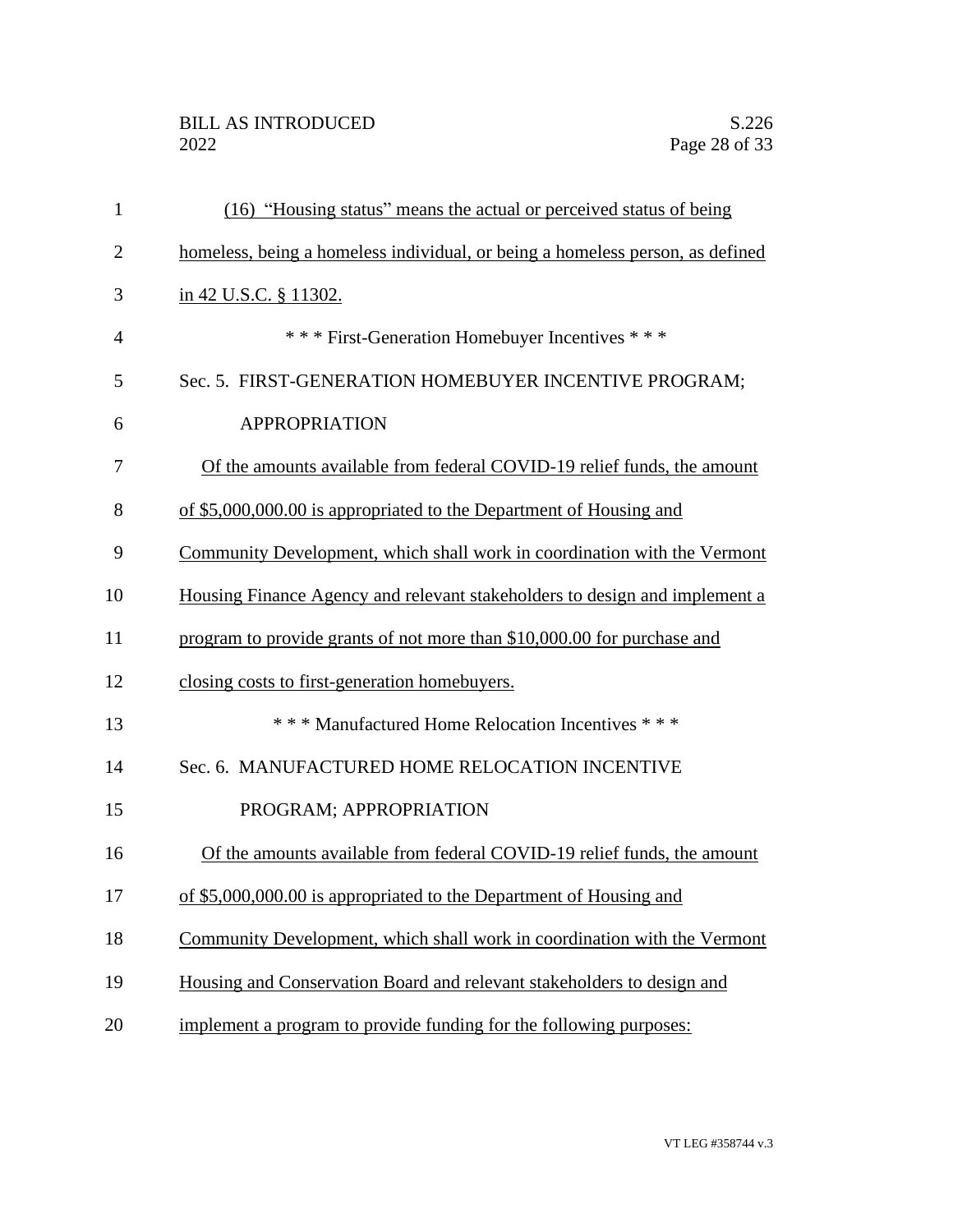| $\mathbf{1}$ | (1) to create a competitive pool of grant funding to assist with the cost       |
|--------------|---------------------------------------------------------------------------------|
| $\mathbf{2}$ | of removing abandoned homes, building concrete pads to new HUD standards,       |
| 3            | and addressing smaller scale capital needs for those parks where limited        |
| 4            | operating revenue cannot reasonably cover those costs;                          |
| 5            | (2) to create a competitive pool of grant funding available for                 |
| 6            | rehabilitating some of the roughly 300 to 400 poor quality homes located        |
| 7            | within the overall State portfolio, of which more than 100 may be at risk of    |
| 8            | abandonment, and the remainder of which still represent substandard housing     |
| 9            | for residents and increase the marketing challenges for these parks as a whole; |
| 10           | (3) to continue to provide leadership in advocating for financing               |
| 11           | programs to assist buyers to finance and upgrade units such as Champlain        |
| 12           | Housing Trust's down payment assistance program;                                |
| 13           | (4) to work with the Agency of Commerce and Community                           |
| 14           | Development, the affordable park owners, and other stakeholders to reframe      |
| 15           | the image of mobile homes as an affordable option in a more innovative and      |
| 16           | positive light, especially for younger buyers;                                  |
| 17           | (5) to provide mobile home repair grants for common needed home                 |
| 18           | repairs in Vermont, which range from \$100.00 to \$14,000.00, with an           |
| 19           | estimated average repair value required for sustainable resident health at      |
| 20           | \$7,000.00.                                                                     |
| 21           | (6) to address existing program gaps, including:                                |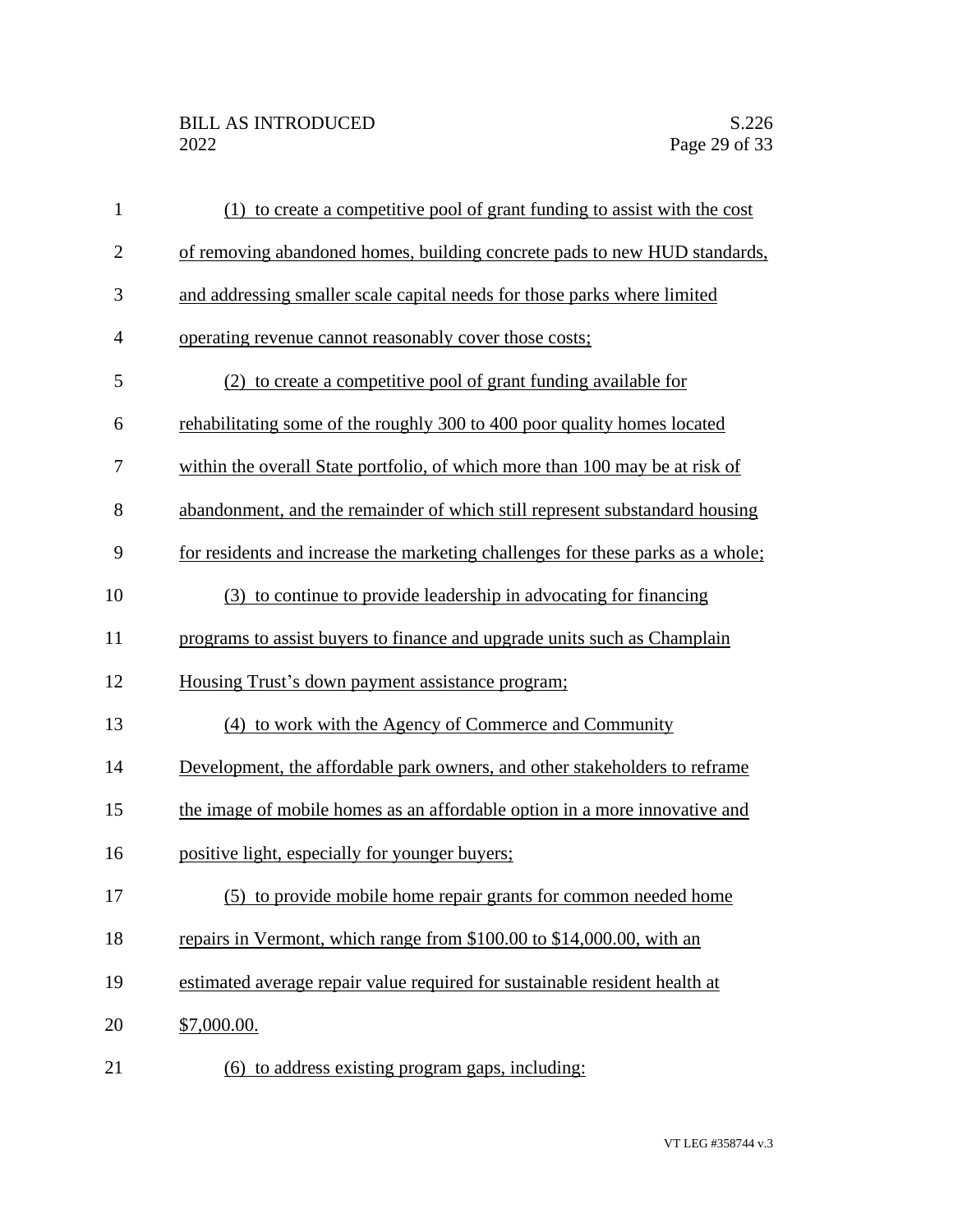| $\mathbf{1}$   | (A) bringing existing homes into ADA compliance by modifying                          |
|----------------|---------------------------------------------------------------------------------------|
| $\overline{2}$ | entryways and bathrooms;                                                              |
| 3              | (B) providing funding to augment the Vermont Center for                               |
| 4              | Independent Living Home Accessibility Program, which currently requires a             |
| 5              | resident match, for Vermonters with low income; and                                   |
| 6              | (C) creating opportunity for residents to electively move their                       |
| 7              | structurally stable homes out of floodplains and potentially hazardous locations      |
| 8              | exacerbated by climate change and erosion, for which roughly 356 vacant lots          |
| 9              | across the State could be assessed as safe and used for relocation;                   |
| 10             | to provide funds to supplement Flood Resilient Community Funds,                       |
| 11             | which provides grant for home buyouts in flood plains, not for support and            |
| 12             | relocation services, including costs associated with slab pouring and other           |
| 13             | infrastructure setup for a new lot that is not directly tied to water infrastructure; |
| 14             | (8) to provide funding for down payment assistance and the purchase of                |
| 15             | new or used high energy efficient mobile homes to replace aging and                   |
| 16             | dilapidated mobile homes; and                                                         |
| 17             | (9) to improve the public image and well-being of parks by providing                  |
| 18             | financial assistance to parks for:                                                    |
| 19             | (A) placement of slabs and skirts;                                                    |
| 20             | (B) removal of derelict and abandoned homes, hazardous waste, and                     |
| 21             | pests;                                                                                |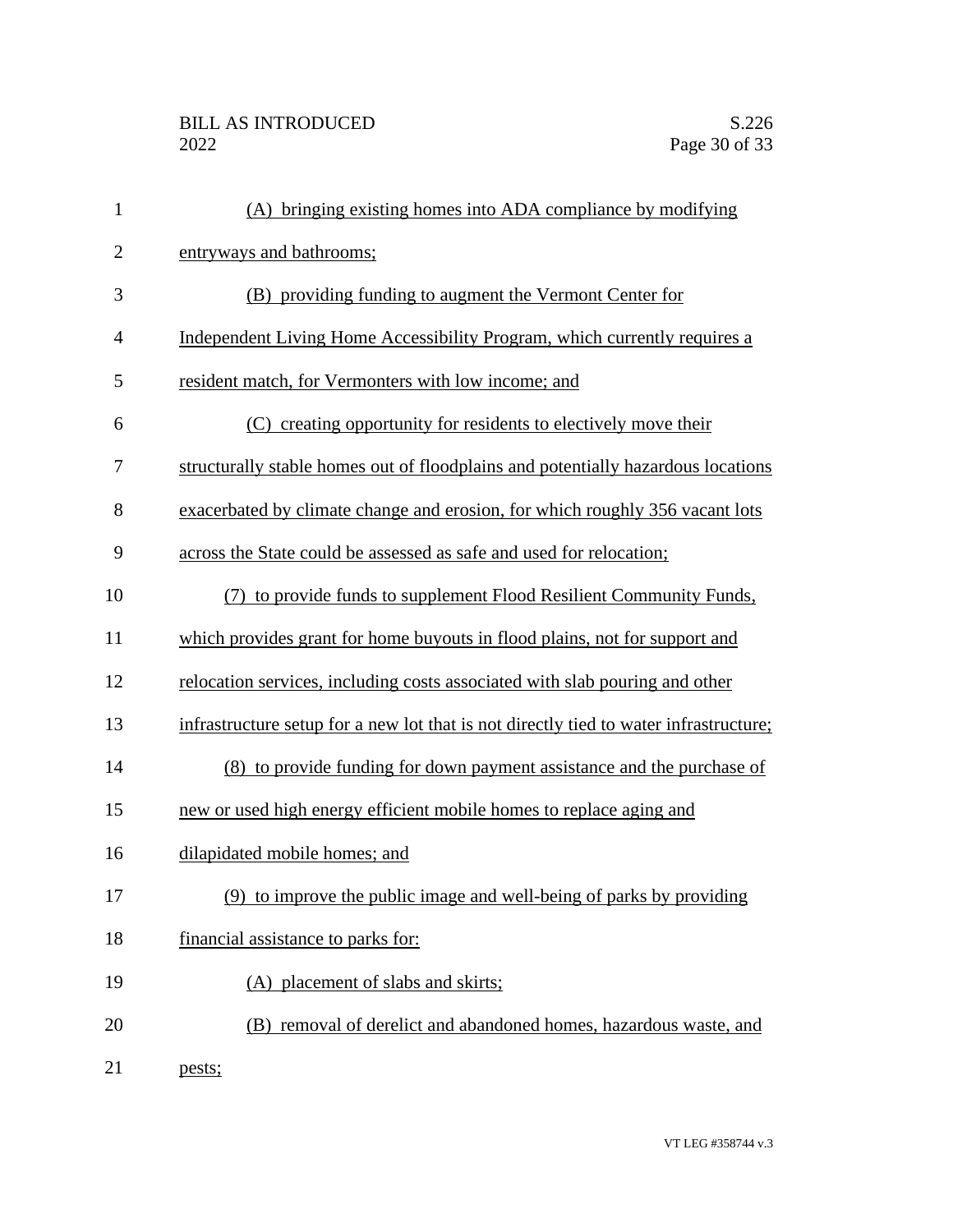| $\mathbf{1}$   | (C) beautification of parks though gardening support and tree and           |
|----------------|-----------------------------------------------------------------------------|
| $\overline{2}$ | orchard plantings;                                                          |
| 3              | (D) creation of public space for families and children; and                 |
| $\overline{4}$ | (E) repair and maintenance of roads.                                        |
| 5              | *** Large Employer Housing Partnership ***                                  |
| 6              | Sec. 7. LARGE EMPLOYER HOUSING PARTNERSHIP PROGRAM;                         |
| 7              | <b>APPROPRIATION</b>                                                        |
| 8              | Of the amounts available from federal COVID-19 relief funds, the amount     |
| 9              | of \$5,000,000.00 is appropriated to the Department of Housing and          |
| 10             | Community Development to design and implement a program to provide          |
| 11             | matching funds of not more than \$5,000.00 per employee for the costs an    |
| 12             | employer with 25 or more employees incurs to provide housing for its        |
| 13             | workforce.                                                                  |
| 14             | *** Conversion of Commercial Properties to Residential Use ***              |
| 15             | Sec. 8. COMMERCIAL PROPERTY CONVERSION INCENTIVE                            |
| 16             | PROGRAM; APPROPRIATION                                                      |
| 17             | Of the amounts available from federal COVID-19 relief funds, the amount     |
| 18             | of \$5,000,000.00 is appropriated to the Department of Housing and          |
| 19             | Community Development, which shall work in coordination with the regional   |
| 20             | development corporations, regional planning commissions, chambers of        |
| 21             | commerce, and other relevant stakeholders to design and implement a program |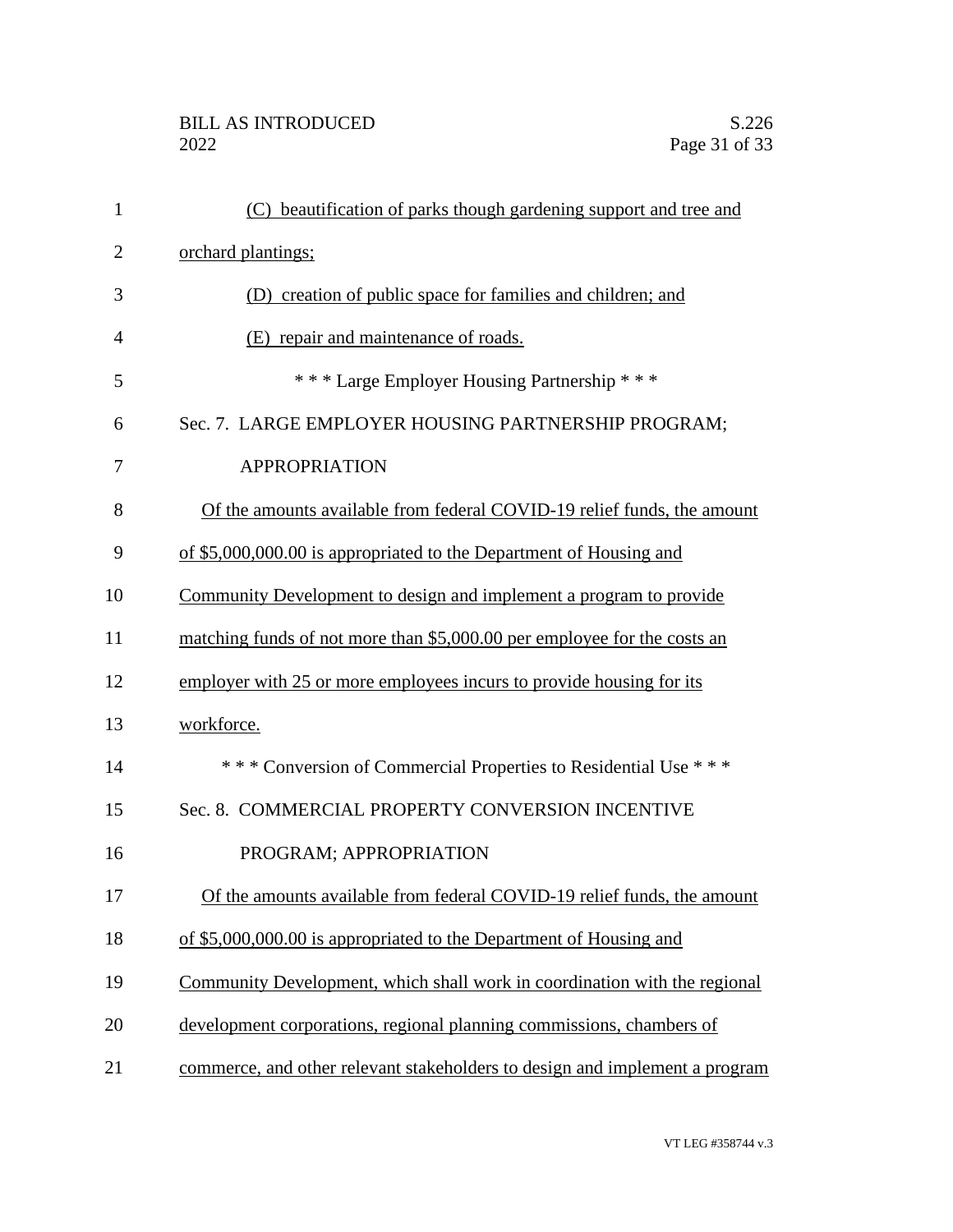| $\mathbf{1}$   | to identify commercial properties that may be efficiently converted to            |
|----------------|-----------------------------------------------------------------------------------|
| $\overline{2}$ | residential use and to provide grants of not more than \$50,000.00 per project    |
| 3              | for the purchase, rehabilitation, and conversion of such properties.              |
| $\overline{4}$ | *** New American Housing Support Services ***                                     |
| 5              | Sec. 9. NEW AMERICAN HOUSING SUPPORT SERVICES;                                    |
| 6              | <b>APPROPRIATION</b>                                                              |
| 7              | Of the amounts available from federal COVID-19 relief funds, the amount           |
| 8              | of \$5,000,000.00 is appropriated to the Department of Housing and                |
| 9              | Community Development to contract with one or more entities to provide            |
| 10             | financial support services, translation services, legal and technical services,   |
| 11             | and other housing-related services to Vermonters who are New Americans.           |
| 12             | *** TIF Extension ***                                                             |
| 13             | Sec. 10. TAX INCREMENT FINANCING DISTRICTS; RETENTION OF                          |
| 14             | INCREMENT; DEBT INCURRENCE; EXTENSIONS                                            |
| 15             | (a) Notwithstanding any other provision of law, each municipality with an         |
| 16             | active tax increment financing district that has received approval from the       |
| 17             | Vermont Economic Progress Council shall be granted a three-year extension to      |
| 18             | their district's period to retain municipal and education property tax increment. |
| 19             | (b) Notwithstanding any other provision of law, the following                     |
| 20             | municipalities shall be granted a three-year extension to their district's period |
| 21             | to incur debt:                                                                    |